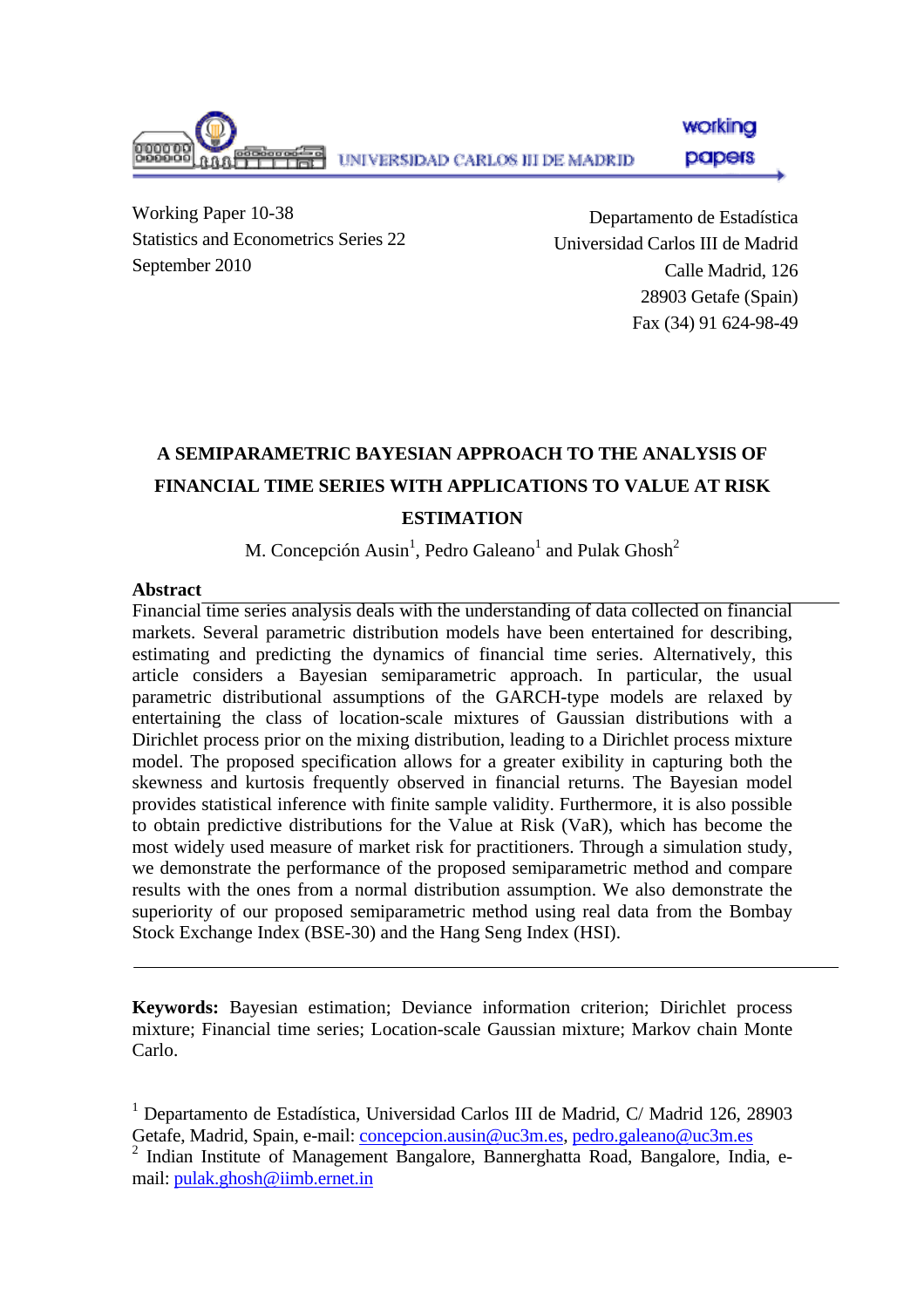# A Semiparametric Bayesian Approach to the Analysis of Financial Time Series with Application to Value at Risk Estimation

M. Concepción Ausín, Pedro Galeano and Pulak Ghosh

#### Abstract

Financial time series analysis deals with the understanding of data collected on financial markets. Several parametric distribution models have been entertained for describing, estimating and predicting the dynamics of financial time series. Alternatively, this article considers a Bayesian semiparametric approach. In particular, the usual parametric distributional assumptions of the GARCH-type models are relaxed by entertaining the class of location-scale mixtures of Gaussian distributions with a Dirichlet process prior on the mixing distribution, leading to a Dirichlet process mixture model. The proposed specification allows for a greater flexibility in capturing both the skewness and kurtosis frequently observed in financial returns. The Bayesian model provide statistical inference with finite sample validity. Furthermore, it is also possible to obtain predictive distributions for the Value at Risk (VaR), which has become the most widely used measure of market risk for practitioners. Through a simulation study, we demonstrate the performance of the proposed semiparametric method and compare results with the ones from a normal distribution assumption. We also demonstrate the superiority of our proposed semiparametric method using real data from the Bombay Stock Exchange Index (BSE-30) and the Hang Seng Index (HSI).

Keywords: Bayesian estimation; Deviance information criterion; Dirichlet process mixture; Financial time series; Location-scale Gaussian mixture; Markov chain Monte Carlo.

<sup>1</sup> M. Concepción Ausín is Assistant Professor (email: concepcion.ausin@uc3m.es) and Pedro Galeano is Associate Professor (email: pedro.galeano@uc3m.es), Departamento de Estadística, Universidad Carlos III de Madrid, Madrid, Spain. Pulak Ghosh (email: pulak.ghosh@iimb.ernet.in) is Associate Professor, Indian Institute of Management, Bangalore, India. The first author acknowledges financial support by MEC grant MTM2008-00166. The second author acknowledges financial support by MEC grant MTM2008-03010. The third author acknowledges financial support by a seed grant from IIMB.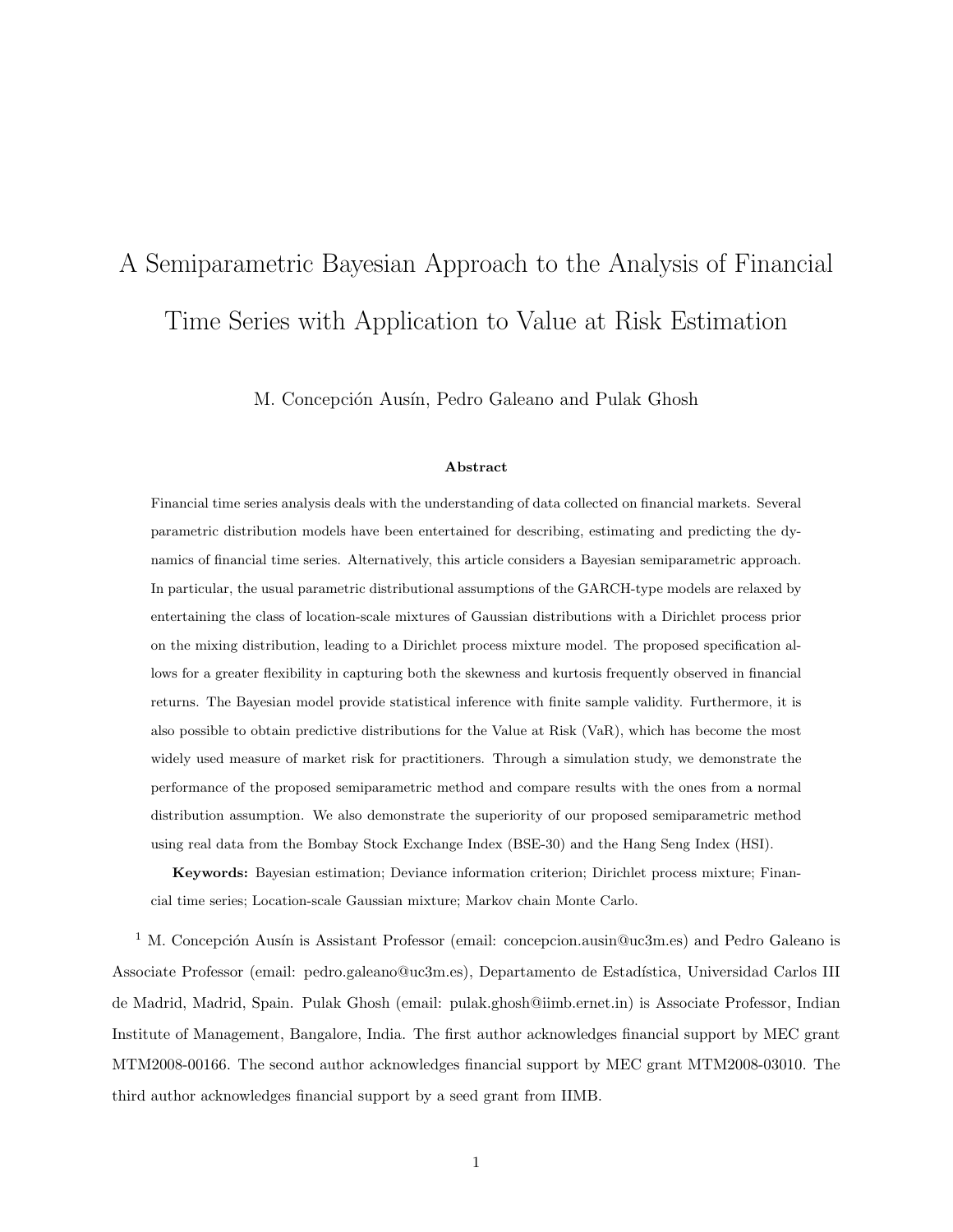#### 1 Introduction

Financial time series analysis gives practical and theoretical understanding of data collected on financial markets, such as stock and commodity prices, exchange rates or bond yields. Investors and financial managers need to understand the behavior of asset prices to have good expectations about future prices and the risks to which they will be exposed. Although forecasting is an essential component of any interesting activity, it is usually very difficult to obtain accurate predictions. Since, statistically the prediction methods inherently depends on the underlying distributions assumed, it appears to be more appropriate to gain insights into the assumed probability distributions to obtain better predictions for future values. Correctly specifying the distribution is also important as it provides with a measure of investment risk.

Financial data usually consists of a time series of prices of a certain asset for a given period of time. However, most of the financial analysis consider asset returns, which measures the relative changes in prices, as they have more attractive statistical properties. It is worth mentioning that modeling returns challenging as it exhibits several interesting and complicated features, usually called "stylized facts". First, returns appear to vary around the mean levels, which are close to zero. Thus, they are mean stationary, at least at certain periods of time. Second, the conditional volatility, which is usually measured through the conditional variance, is not constant over time. This is because, during periods of time in which economic crises, wars or political disorders happen, returns fluctuate strongly, while in tranquil periods, returns fluctuate weakly. This effect is called "volatility clustering". Third, returns usually take several large positive and negative values. More precisely, extreme negative returns are more frequent than extreme positive returns. As a consequence, the unconditional distribution of returns is known to be negatively skewed and heavy-tailed and thus a precise form of the tail is difficult to determine. Finally, although the serial correlation of returns is very small, if any, squared and absolute returns show strong serial correlation.

Engle (1982) introduced the autoregressive conditional heteroskedastic (ARCH) model to describe these stylized facts of financial returns. Since then, many alternative specifications have been proposed including the stochastic volatility (SV) model, proposed by Taylor (1982), the generalized autoregressive conditional heteroskedastic (GARCH) model proposed by Bollerslev (1986), the exponential generalized autoregressive conditional heteroskedastic (EGARCH) model proposed by Nelson (1991) and the GJR model proposed by Glosten, Jaganathan and Runkle (1993), among others. However, the GARCH model is by far the most popular model for estimating the dynamics of financial returns, mainly because of its ease in estimation and the availability of useful volatility forecasts. In order to get the probability distributions of future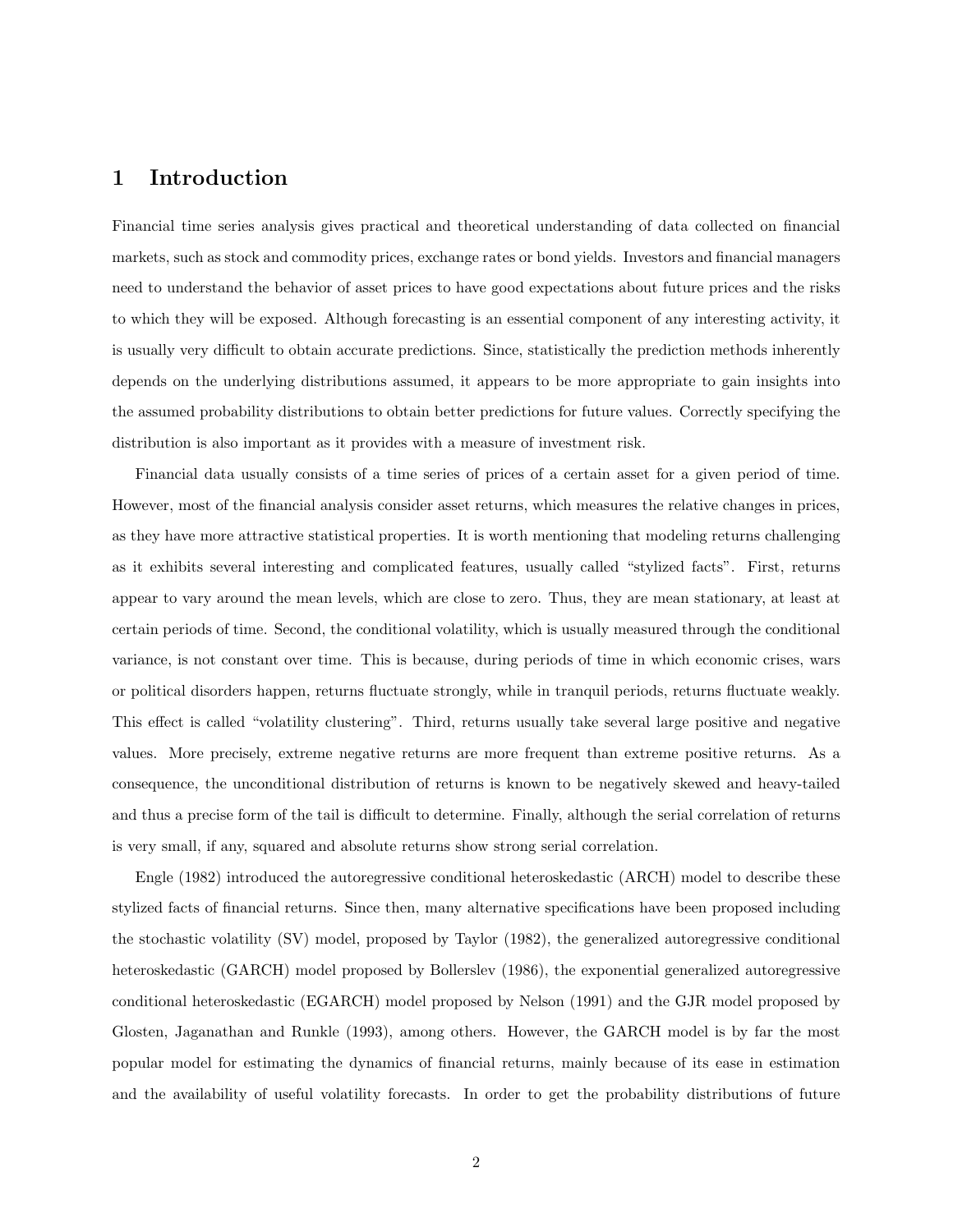returns inherited by GARCH-type models, it is necessary to specify the distribution of the innovations. The simpler and most routinely used assumption is that these innovations are normally distributed. While this assumption makes the model easy to implement, the accuracy of this assumption is questionable as it is well known that GARCH-type models with Gaussian innovations are inconsistent with many of the features of returns described before. Alternative popular approaches are the Student-t distribution (Bollerslev, 1987), the generalized error distribution, also called exponential power distribution (Nelson, 1991), and a mixture of two zero mean Gaussian distributions (Bai, Russell and Tiao, 2003). However, all these distributions are symmetric, and thus unable to capture the frequently observed skewness in the unconditional distribution of returns. Although, Gallant and Tauchen (1989) and Lee and Tse (1991) use Gram-Charlier expansions, Hansen (1994) and Fernández and Steel (1998) proposed the skewed Student-t distribution and Premaratne and Bera (2000) analyzed the Pearson IV distribution, skewed distributions in a GARCH model has not been explored much. Inference on GARCH-type models has been traditionally carried out in a classical setup by using the Gaussian quasi maximum likelihood estimator (QMLE). Despite the fact that this method has become popular, this approach presents some limitations, including slow numerical convergence; the fact that the sequence of parameter vectors converges to a maximum likelihood estimator only if a judicious choice of the starting value is made; and the underlying assumption of normality for the data set. These limitations, coupled with the non-existence of a measure of the standard errors for the estimates, serve to limit the methods applicability severely. Instead, we consider a Bayesian approach for inference. Bayesian approach has several advantages. The Bayesian model provide statistical inference with finite sample validity and any constraints on the model parameters can be easily incorporated through appropriate prior specifications. Moreover, using Markov Chain Monte Carlo (MCMC) one can get the joint posterior distributions of the model parameters (Ardia, 2008). Despite its attractiveness, the Bayesian analysis of GARCH model is relatively less explored. See for instance, the papers by Bauwens and Lubrano (1998), Müller and Pole  $(1998)$ , Nakatsuma  $(2000)$ , Vrontos, Dellaportas and Politis  $(2000)$ , Kaufmann and Frühwirth-Schnatter (2002) and Ausin and Galeano (2007), among others.

In this article, we consider a semiparametric Bayesian approach to GARCH-type models that extends previous work in several ways. First, the usual parametric distributional assumptions on the innovations of GARCH-type models are relaxed by using a semiparametric Bayesian approach. In particular, instead of assuming a Gaussian, Student-t or a Gaussian mixture distribution, we broaden the class to a location-scale mixture of normal. The class of normal location-scale mixtures is quite broad and includes, the Gaussian, Student-t, logistic, double exponential, Cauchy and generalized hyperbolic distributions, among others. A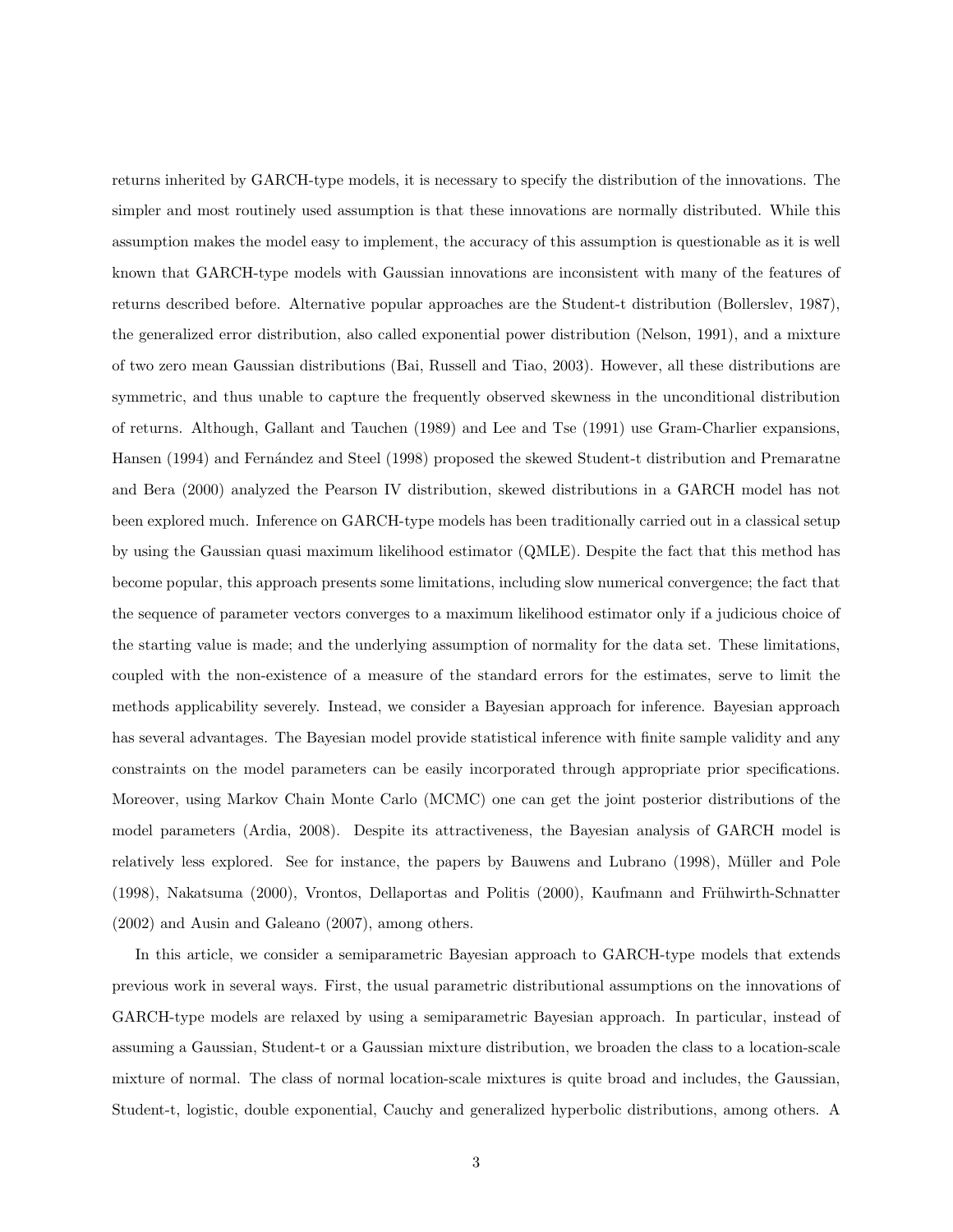Dirichlet process (DP) prior (see, Fergusson, 1973) is assumed on the mixing distribution, resulting in a DP mixture (DPM) model, see, for instance, Antoniak (1974), Escobar (1994) and Escobar and West (1995). This specification, which shall be referred as GARCH-DPM model, allows for a greater flexibility in capturing the skewness and kurtosis of financial returns. Second, inference on the GARCH-DPM model has been developed using an MCMC algorithms which combines the ideas of retrospective sampling proposed in Papaspiliopoulos and Roberts (2008), the slice sampling of Walker (2007) and the Griddy-Gibbs sampling of Ritter and Tanner (1992). Data augmentation techniques and numerical integration methods are used such that all the conditional distributions are easy to sample without the need of finite truncation approaches nor accept/reject methods. Third, model selection among the parametric and semiparametric models is considered using the deviance information criterion (DIC) for mixture models recently proposed by Celeux, Forbes, Robert and Titterington (2006).

Extreme price movements in financial markets are unusual, but important. Recently, the large daily price movements have pointed out the need of reliable investment risk measures. Value at Risk (VaR) has become the most widely used measure of market risk. VaR indicates the potential loss associated with an unfavorable movement in market prices over a given time period at a certain confidence level. Statistically speaking, the VaR is a quantile of the conditional distribution of the returns. Thus, its calculation strongly depends on the assumption made for the innovation distribution. The proposed methodology, apart from offering a convenient specification of the innovation distribution, offers a natural way to introduce parameter uncertainty in the estimation and prediction of volatilities and VaR, usually ignored in the QMLE approach. Thus, the fourth contribution of this paper is to show how to obtain predictive distributions of in-sample volatilities and VaR, which provides a measure of precision for VaR estimates via predictive intervals. Also, predictive distributions of the future returns and volatilities can be obtained which are more informative than simple point forecasts.

The rest of this paper is organized as follows. Section 2 presents the motivating data set based on two Asian stock market indexes: the Bombay Stock Exchange Index (BSE-30) and the Hang Seng Index (HSI). Section 3 introduces the GARCH-DPM model and illustrate its flexibility in capturing the patterns exhibited by financial returns. Section 4 describes the MCMC algorithm to sample from exact posterior distribution of quantities of interest. Section 5 explains how to compute the DIC for the proposed semiparametric model. Section 6 addresses the problems of in-sample volatility estimation, out-of-sample return and volatility prediction and VaR estimation. Section 7 presents a brief Monte Carlo experiment which illustrates the accuracy in parameter estimation, prediction of volatilities and VaR estimation. Section 8 analyzes the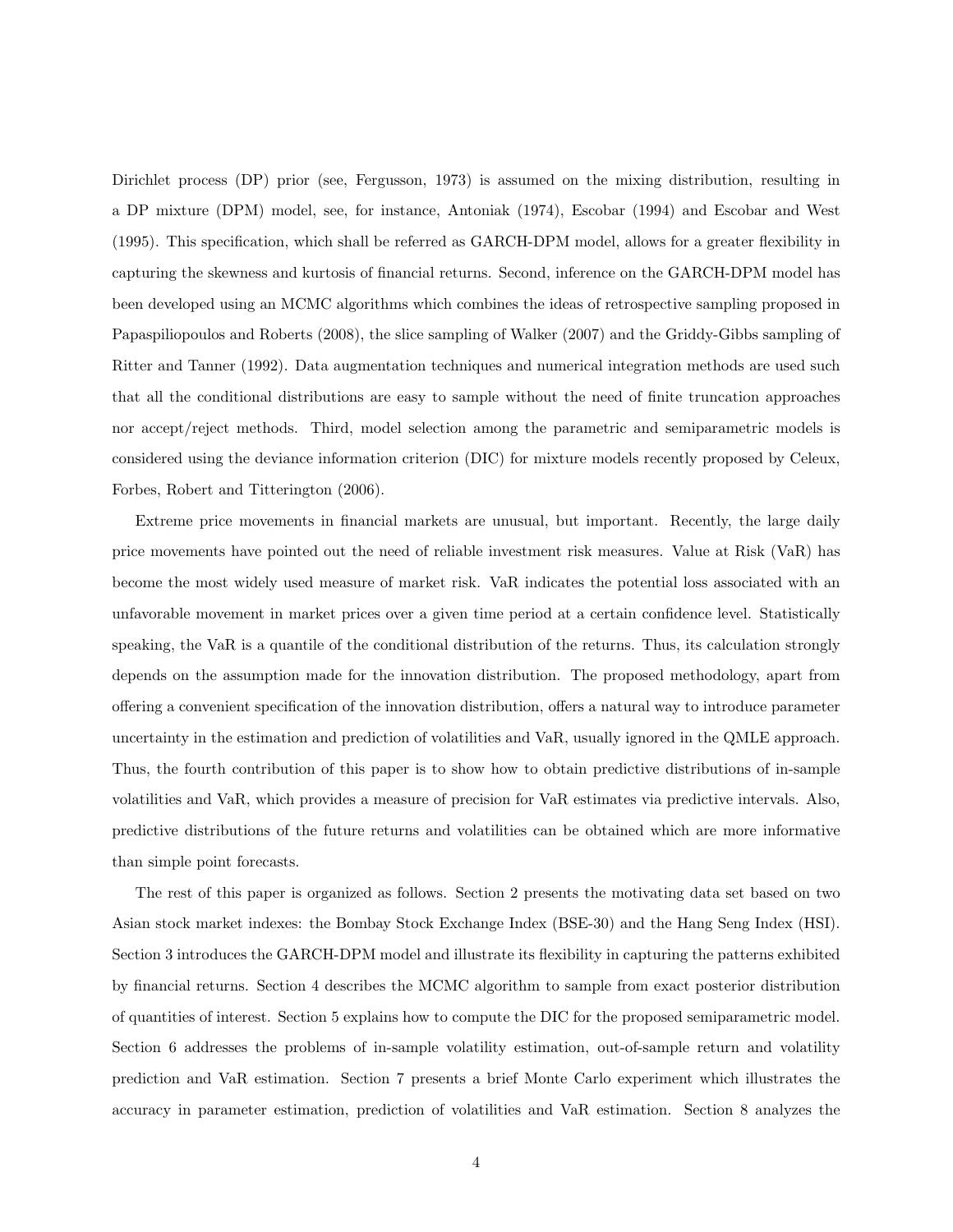BSE-30 and HSI indexes using the proposed methodology. Finally, Section 9 concludes.

#### 2 Motivating data: Asian stock market index

With the expansion of international financial links and the continued liberalization of cross-border cash flows, study of international stock markets have become increasingly prevalent. In particular, emerging markets such as India and China tend to have high volatile performance and experience economic crises more frequenly than developed economies. As an illustration of the usefulness of the proposed semiparametric approach, we will analyze in this paper two important stock market indexes in Asia: the Bombay Stock Exchange Index and the Hang Seng Index. However, the applications of the proposed method are clearly beyond these examples.

The BSE-30 index is a value-weighted index composed of the 30 largest stocks, representative of various sectors, of the Bombay Stock Exchange. The HSI index is a freefloat-adjusted market capitalization-weighted stock market index composed of 45 companies of the Hong Kong Stock Exchange. Figures 1 and 2 show the time plot of the daily closing prices adjusted for dividends and splits of both indexes, for the period from January 2000 until December 2009, leading to 2474 and 2489 index levels, respectively. Note how the BSE-30 started a sudden fall at January, 2008 from the peak level of 20873, which continued until a sudden increase at March, 2009 from the peak level of 8160 until the end of the series. On the other hand, the HSI started a sudden fall at October, 2007 from the peak level of 31638, which continued until a sudden increase at October, 2008 from the peak level of 11015 until the end of the series. Figures 1 and 2 also show the time plot of the returns of the daily closing prices of the two indexes. Observe that the returns appear to vary more in the last part of the series, which is the period corresponding to the recent financial crisis. Also, note a large peak in the BSE-30, which corresponds to May 18, 2009, where this index increased a 16% primarily due to the victory of the United Progressive Alliance (UPA) in the Indian general elections. We can also observe the large peaks in the HSI returns corresponding to October 27 and 28, 2008, where this index first decreased and after increased around a 13.5%, primarily due to the fear of a world recession. Finally, Table 1 shows some summary statistics. Observe that both time series are left-skewed and the kurtosis are rather larger than 3, indicating that the distributions have higher peaks and heavier tails than a normal distribution with the same variance.

Thus, it seems that a Bayesian semiparametric model can be an adequate approach to better address these issues. With this purpose in mind, the next section introduces a generalized autoregressive heteroscedastic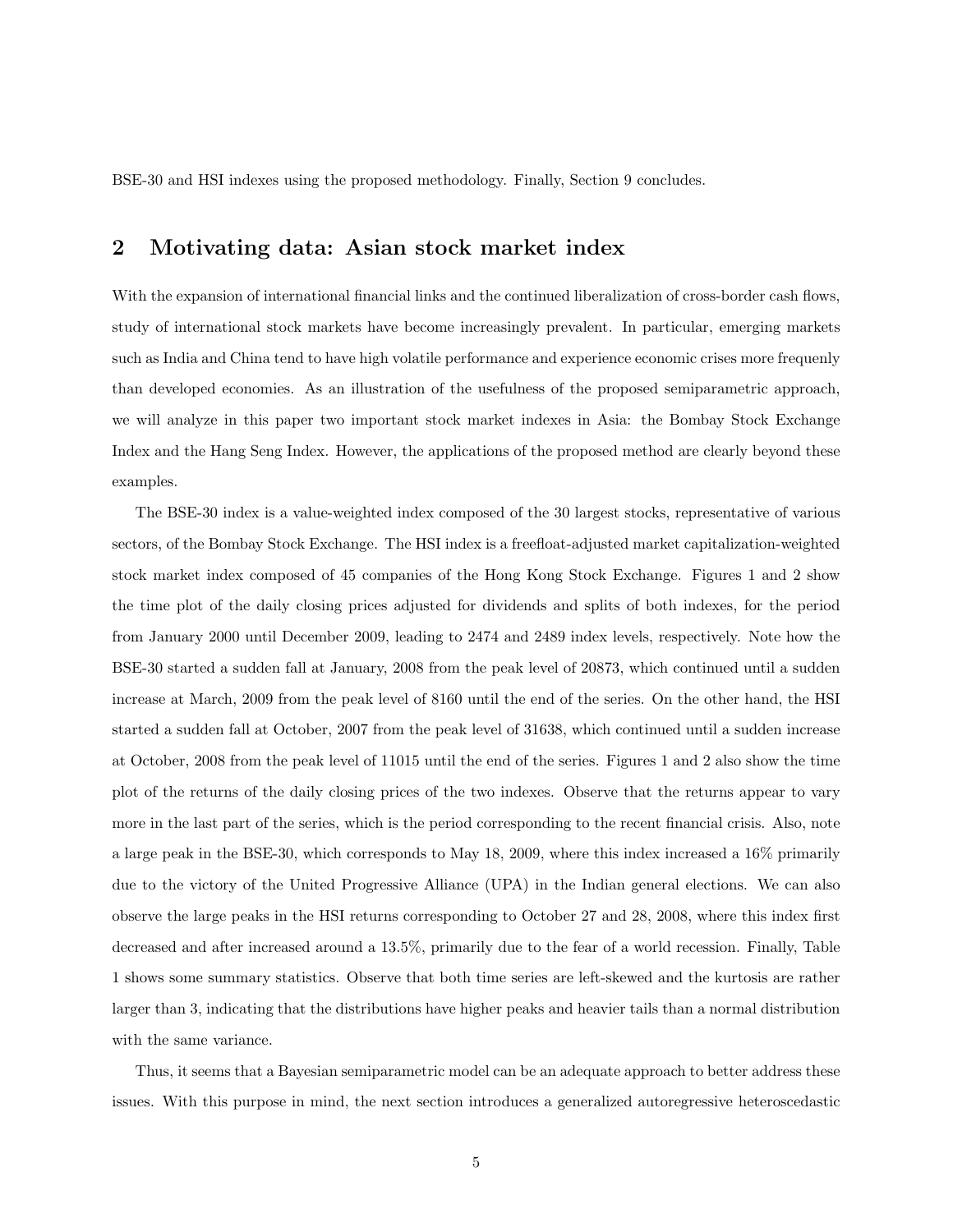

Figure 1: Levels (top) and returns (bottom) of the Bombay Stock Exchange index.



Figure 2: Levels (top) and returns (bottom) of the Hang Seng index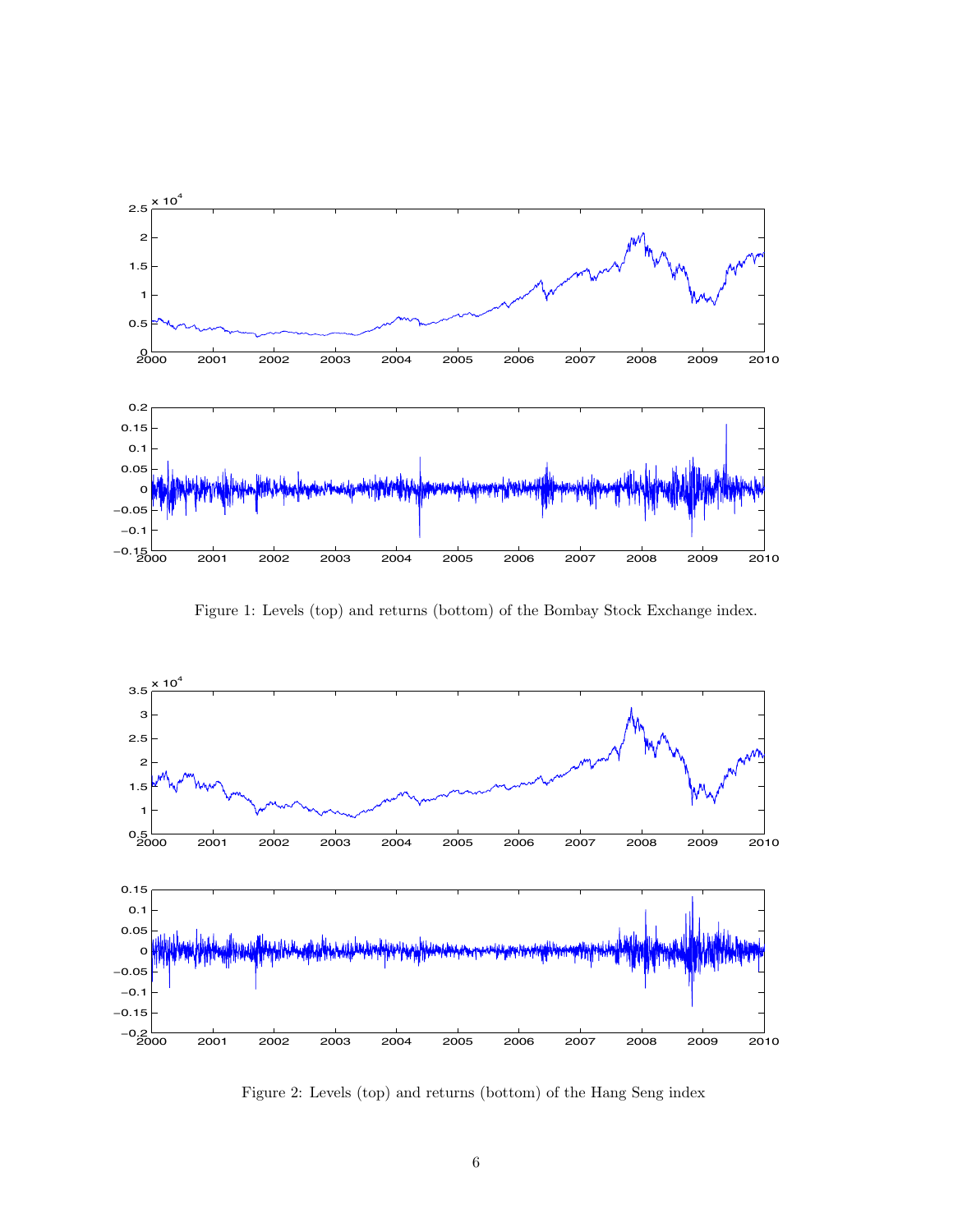|                    | <b>BSE-30</b> | HSI       |
|--------------------|---------------|-----------|
| Mean               | 0.0477        | 0.0093    |
| Standard deviation | 1.7904        | 1.7077    |
| Skewness           | $-0.1980$     | $-0.0375$ |
| Kurtosis           | 8.7109        | 10.5942   |

Table 1: Summary statistics of the daily returns of the BSE-30 and HSI indexes.

model using Dirichlet Processes.

# 3 The Generalized Autoregressive Heterocedastic Dirichlet Process Mixture model

Among the class of volatility models, GARCH-type models are the most popular for describing financial returns because they are simple to estimate and provide with useful volatility forecasts. For these models, the volatility only depends on the past observations. For instance, in the standard  $GARCH(p, q)$  model, the return series is assumed to follow,

$$
r_t = h_t^{1/2} \epsilon_t,\tag{1}
$$

where  $h_t$  is the return volatility at time t, which depends on the past returns via,

$$
h_t = \omega + \sum_{i=1}^p \alpha_i r_{t-i}^2 + \sum_{j=1}^q \beta_j h_{t-j}.
$$
 (2)

Here,  $\epsilon_t$  is a sequence of independent and identically distributed random variables with  $E\left[\epsilon_t^2\right] = 1$  and density function  $f_{\epsilon}(\cdot)$ . Note that, in order to ensure that  $h_t$  is positive for all time t, it is usually assumed that

$$
\omega > 0, \quad \alpha_1, \dots, \alpha_{p-1} \ge 0, \quad \alpha_p > 0, \quad \beta_1, \dots, \beta_{q-1} \ge 0 \text{ and } \beta_q > 0.
$$

Note that it is not assumed that  $E[\epsilon_t] = 0$ , which is a common assumption in the QMLE framework. Relaxing the condition  $E[\epsilon_t] = 0$ , will allow a more flexible structure on the innovation distribution. As a consequence the volatility  $h_t$  is interpreted as the conditional second moment of the returns instead of the conditional variance as is usually the case. The return process  $r_t$  following the model defined in Eqs. (1)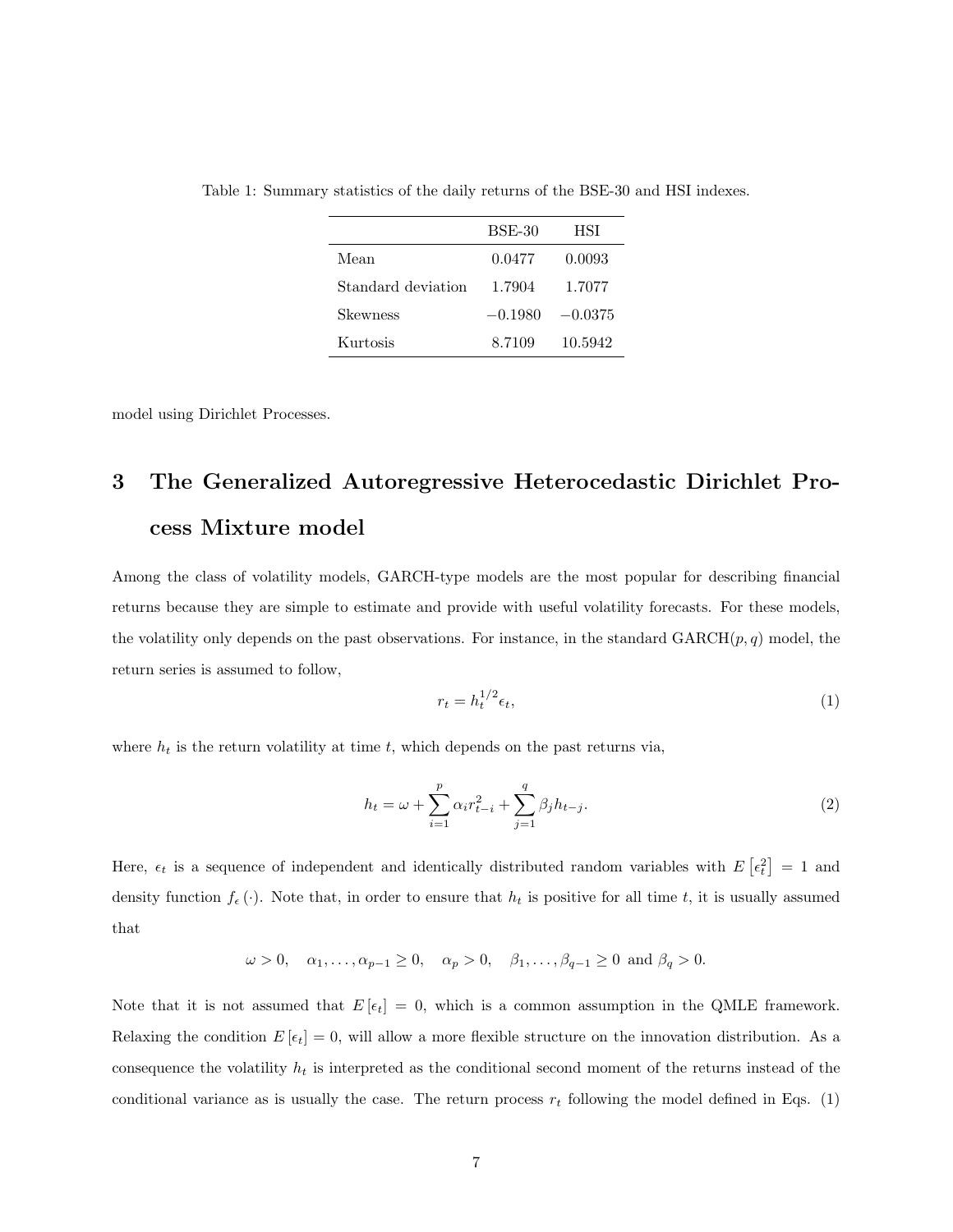and (2) is strictly stationary if the following condition holds (see, Bougerol and Picard, 1992),

$$
\sum_{i=1}^{p} \alpha_i + \sum_{j=1}^{q} \beta_j < 1. \tag{3}
$$

A necessary and sufficient condition is also given in Bougerol and Picard (1992) but it is more complicated and difficult to check. On the other hand, when  $\sum_{i=1}^{p} \alpha_i + \sum_{j=1}^{q} \beta_j = 1$ , the model defined in Eqs. (1) and (2) reduces to the IGARCH model of Engle and Bollerslev (1986).

The unconditional distribution of the returns, denoted by  $f_r(\cdot)$ , is determined by the distribution of the unobservable volatility  $h_t$ , denoted by  $f_h(\cdot)$ , and the distribution of the innovations,  $f_{\epsilon}(\cdot)$ , as follows,

$$
f_r(r_t) = \int\limits_0^\infty \frac{1}{\sqrt{h_t}} f_\epsilon\left(\epsilon_t\right) f_h\left(h_t\right) dh_t.
$$

Some usual assumptions on  $f_{\epsilon}(\cdot)$  includes the Gaussian, Student-t, Gaussian mixture, logistic, double exponential, Cauchy and generalized hyperbolic distributions, among others. The aim of this paper is to construct robust alternatives to the usual distributional assumptions on the innovations. In order to facilitate our proposed model, we rewrite the GARCH model defined in Eqs. (1) and (2) as follows,

$$
r_t = \tilde{h}_t^{1/2} \xi_t,\tag{4}
$$

where  $\widetilde{h}_t = h_t/\omega$  is a rescaled volatility given by,

$$
\widetilde{h}_t = 1 + \sum_{i=1}^p \widetilde{\alpha}_i r_{t-i}^2 + \sum_{j=1}^q \beta_j \widetilde{h}_{t-j},\tag{5}
$$

where  $\tilde{\alpha}_i = \alpha_i/\omega$  and  $\xi_t = \omega^{1/2} \epsilon_t$  is a sequence of independent and identically distributed random variables with  $E\left[\xi_t^2\right] = \omega$ . We propose to assume that the rescaled innovation process  $\xi_t$  follows a location-scale mixture of Gaussian distributions, which is a broad class of distributions and includes all the distributions mentioned above. The density function of a location-scale mixture of Gaussian distributions (with respect to Lebesgue measure) is given by,

$$
f_{\xi}\left(\xi_t|G\right) = \int \phi\left(\xi_t|\mu,\sigma^2\right) dG\left(\mu,\sigma^2\right),\tag{6}
$$

where  $\phi\left(\xi_t|\mu,\sigma^2\right)$  denotes the density function of the Gaussian distribution with mean  $\mu$  and variance  $\sigma^2$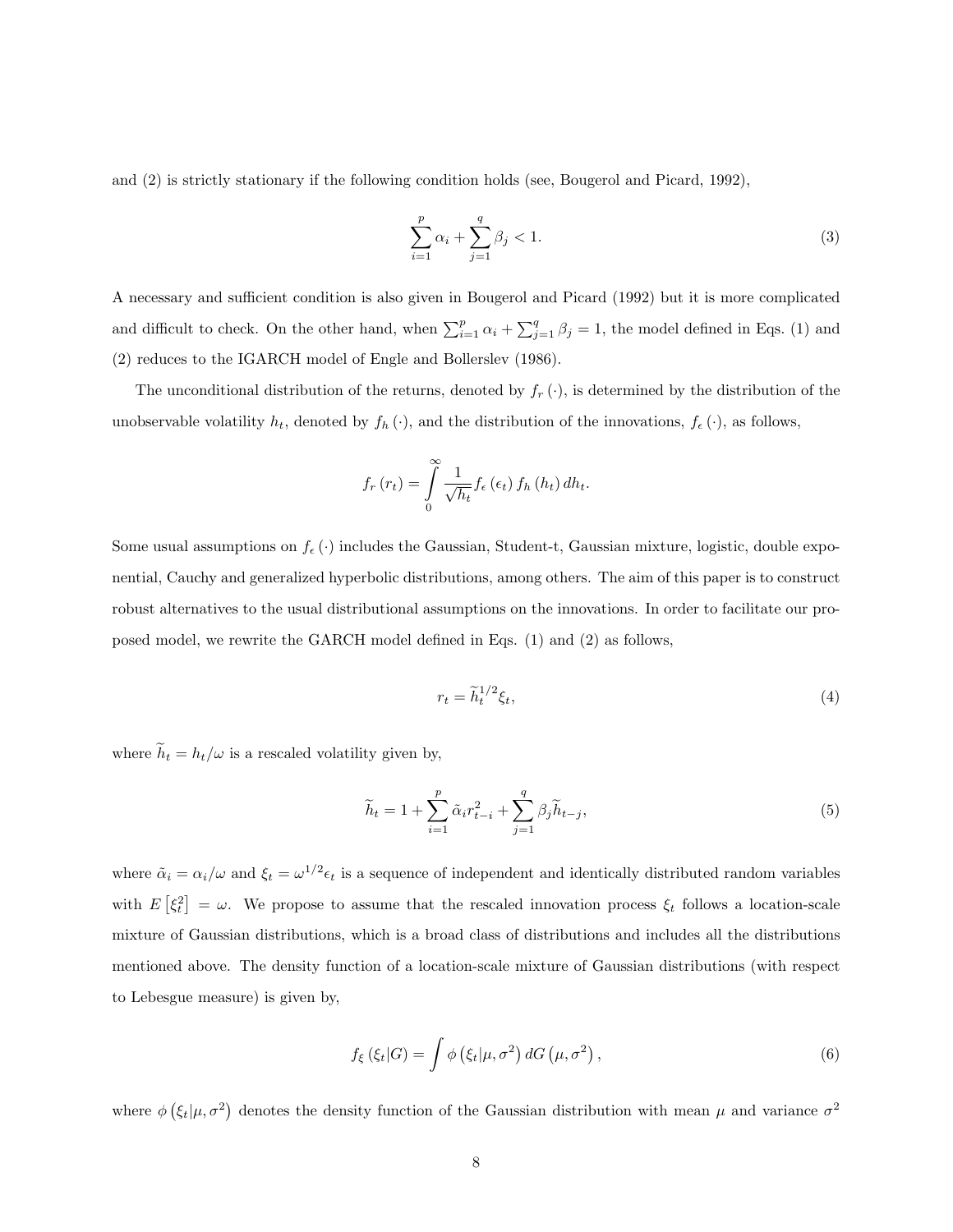and G is the location-scale mixing distribution. The key feature of the above semiparametric approach is the assumption that the location-scale mixing distribution  $G$  in the density function in Eq. (6) is unknown, and is modeled by a Dirichlet process (DP) prior, as will be described in Section 4, resulting in a DP mixture (DPM) model. Although new to the GARCH literature, DPM models have an extensive literature in Bayesian analysis and provide a broad and flexible class of distributions in many different settings, see, for instance, Ishwaran and Zarepour (2002), Basu and Chib (2003) and Ghosh, Basu and Tiwari (2009) and the references therein. In what follows, the model defined in Eqs. (4) and (5) where the innovations  $\xi_t$  are assumed to follow the density function in Eq.  $(6)$  and the location-scale mixing distribution G is modeled by a DP prior is called the Generalized Autoregressive Heteroscedastic Dirichlet Process Mixture Model (GARCH-DPM) model.

#### 4 Bayesian inference for the GARCH-DPM model

This section describes how to perform Bayesian inference for the GARCH-DPM model where the locationscale mixing distribution G in Eq. (6) is modeled by a DP prior, leading to a DPM distribution for  $\xi_t$ . Inference for the GARCH-DPM model is developed using an MCMC algorithm which provides with samples from the joint posterior distribution of the model parameters. The algorithm is based on the one proposed in Papaspiliopoulos (2008) for DPM models, which is itself a combination of the procedures developed in Walker (2007) and Papaspiliopoulos and Roberts (2008).

Given a return series,  $\mathbf{r} = \{r_1, \ldots, r_T\}$ , it is assumed that the rescaled innovation process,  $\xi_t$ , follows a DPM distribution with concentration parameter  $\nu$  and baseline probability measure  $G_0$ , which can be written hierarchically, for  $t = 1, \ldots, T$ , as,

$$
\xi_t | \mu_t, \sigma_t^2 \sim N(\mu_t, \sigma_t^2)
$$
  

$$
(\mu_t, \sigma_t^2) | G \stackrel{iid}{\sim} G
$$
  

$$
G | \nu, \kappa, G_0 \sim DP(\nu, G_0(\cdot | \kappa))
$$
  

$$
(\kappa, \nu) \sim \pi(\kappa) \pi(\nu),
$$
 (7)

where  $\pi(\kappa)$  and  $\pi(\nu)$  are the prior probabilities of the set of hyperparameters,  $\kappa$ , and the concentration parameter,  $\nu$ , respectively.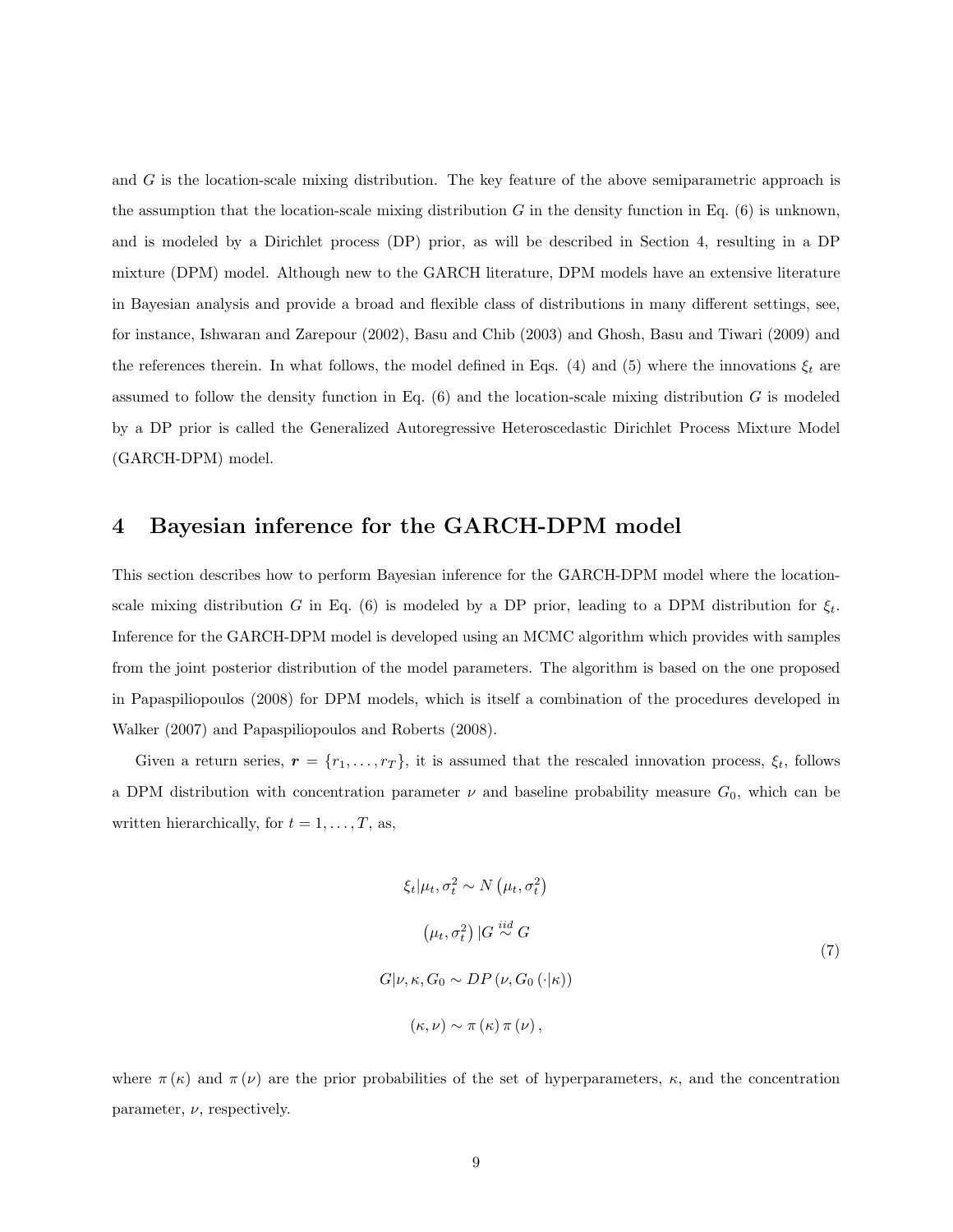Since the seminal work by Ferguson (1973), where the properties and theory about DP models were developed, several characterizations for DPM models have been given in the literature. For instance, Blackwell and MacQueen (1973) proposed a Pólya urn representation which was included within a Markov chain sampling by Escobar (1994) and Escobar and West (1995). Also, a Pólya urn structure was considered in the collapsed cluster sampling method and the "no-gaps" algorithm for nonconjugate DPM models, proposed respectively by MacEachern (1994) and MacEachern and Müller (1998). On the other hand, Sethuraman and Tiwari (1982) and Sethuraman (1994) proposed an alternative characterization of Dirichlet process mixtures in terms of a "stick-breaking" construction, which was furthermore extended by Ishwaran and Zarepour (2002) and Ishwaran and James (2001, 2003) and, more recently, by Walker (2007) and Papaspiliopoulos and Roberts (2008). Using this stick-breaking representation, the distribution of the auxiliary variable,  $\xi_t$ , introduced above, can be described hierarchically as ,

$$
\xi_t \sim N(\mu_{z_t}, \sigma_{z_t}^2), \quad \text{for } t = 1, \dots, T
$$
  
Pr $(z_t = s) = \rho_s$ , for  $s = 1, 2, \dots$   
 $(\mu_s, \sigma_s^2) \sim G_0(\cdot|\kappa)$ , for  $s = 1, 2, \dots$   
 $\rho_1 = \eta_1, \quad \rho_s = (1 - \eta_1) \dots (1 - \eta_{s-1}) \eta_s$   
 $\eta_s \sim Be(1, \nu)$  (8)

In particular, a conjugate model is assumed where  $G_0(\cdot|\kappa)$  is a normal-gamma distribution  $NG(m, \gamma, a, b)$ , with parameters  $\kappa = (m, \gamma, a, b)$ , and is given by,

$$
\mu_s|\sigma_s^2 \sim N\left(m, \frac{\sigma_s^2}{\gamma}\right),\,
$$

$$
\sigma_s^2 \sim IG\left(\frac{a}{2}, \frac{b}{2}\right),
$$

where IG denotes the inverse gamma distribution. The concentration parameter,  $\nu$ , and the set of hyperparameters,  $\kappa$ , will be considered fixed, although hyperprior distributions could be easily incorporated. For the illustration, it has been set  $\nu = 1, a = 0.1, b = 0.1, m = 10^{-4}$  and  $\gamma = 0.1$ .

In order to complete the Bayesian formulation of the model, we also need to define prior distributions for the parameters  $\tilde{\alpha}_i$  and  $\beta_j$  in the volatility equations (5). Uniform prior distributions are assumed for both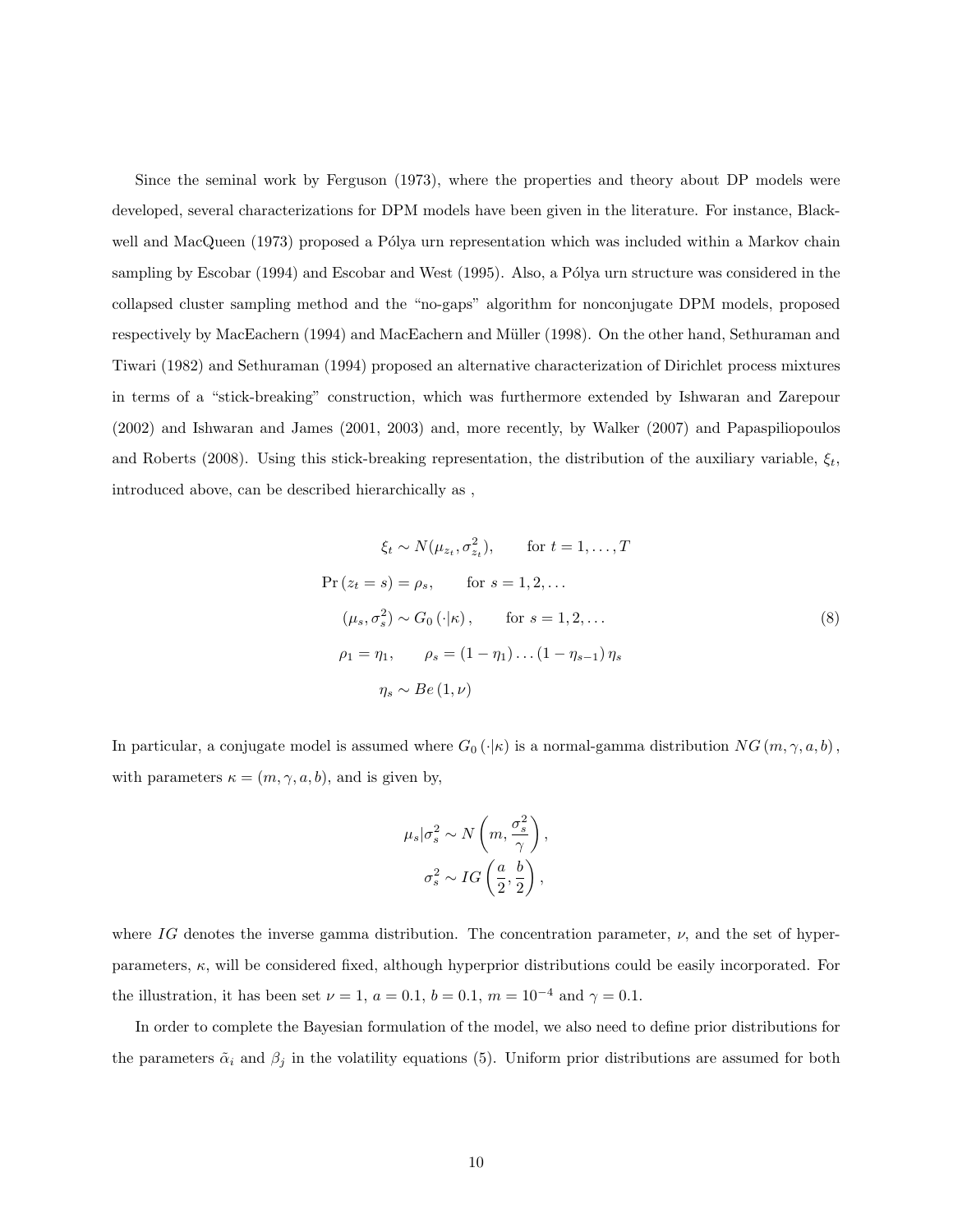$\tilde{\alpha}_i$  and  $\beta_j$ , for  $i = 1, \ldots, p$  and  $j = 1, \ldots, q$ , restricted to the stationary region,

$$
\omega \sum_{i=1}^{p} \tilde{\alpha}_i + \sum_{j=1}^{q} \beta_j < 1. \tag{9}
$$

Recall that  $\omega = E\left[\xi_t^2\right]$  and then, noting that the DPM model described in Eq. (8) can be seen as an infinite mixture of Gaussian distributions given by,

$$
f\left(\xi_t\right) = \sum_{s=1}^{\infty} \rho_s \phi\left(\xi_t \mid \mu_s, \sigma_s^2\right),\tag{10}
$$

it is obtained that,

$$
\omega = \sum_{s=1}^{\infty} \rho_s \left( \mu_s^2 + \sigma_s^2 \right). \tag{11}
$$

Finally, observe that as the stationary condition in Eq. (9) depends on  $\omega$ , it is also necessary to impose a priori the condition in Eq. (9) on the DPM parameters,  $(\rho_s, \mu_s, \sigma_s^2), s = 1, 2, ...,$  defined in Eq. (8).

Now, the aim is to construct an MCMC algorithm to sample from the joint posterior distribution of the model parameters,  $\boldsymbol{\theta} = (\boldsymbol{\eta}, \boldsymbol{\mu}, \boldsymbol{\sigma}^2, \tilde{\boldsymbol{\alpha}}, \boldsymbol{\beta})$ , where  $\boldsymbol{\eta} = (\eta_1, \eta_2, \ldots), \ \boldsymbol{\mu} = (\mu_1, \mu_2, \ldots), \ \boldsymbol{\sigma}^2 = (\sigma_1^2, \sigma_2^2, \ldots),$  $\tilde{\boldsymbol{\alpha}} = (\tilde{\alpha}_1, \ldots, \tilde{\alpha}_p)$  and  $\boldsymbol{\beta} = (\beta_1, \ldots, \beta_q)$  and the missing data  $\boldsymbol{z} = (z_1, \ldots, z_T)$ . It would seem that infinite values should be sampled at each step of the MCMC algorithm. However, this will not be necessary following the ideas proposed in Walker (2007), which are based on slice sampling schemes (Damien, Wakefield and Walker, 1999).

Using these ideas, we introduce a latent variable  $u_t$  such that,

$$
f\left(\xi_t, u_t\right) = \sum_{s=1}^{\infty} I\left(u_t < \rho_s\right) \phi\left(\xi_t \mid \mu_s, \sigma_s^2\right),\tag{12}
$$

where I is the indicator function. Observe that by integrating over  $u_t$ , the marginal density in Eq. (10) is obtained. Also note that Eq. (12) can be written as,

$$
f(\xi_t, u_t) = \sum_{s=1}^{\infty} \rho_s U(u_t | 0, \rho_s) \phi(\xi_t | \mu_s, \sigma_s^2),
$$

and then, with probability  $\rho_s$ ,  $\xi_t$  and  $u_t$  follow a normal and a uniform distribution, respectively. With the new set of missing data,  $u = (u_1, \ldots, u_T)$ , the complete likelihood function for the rescaled innovation series,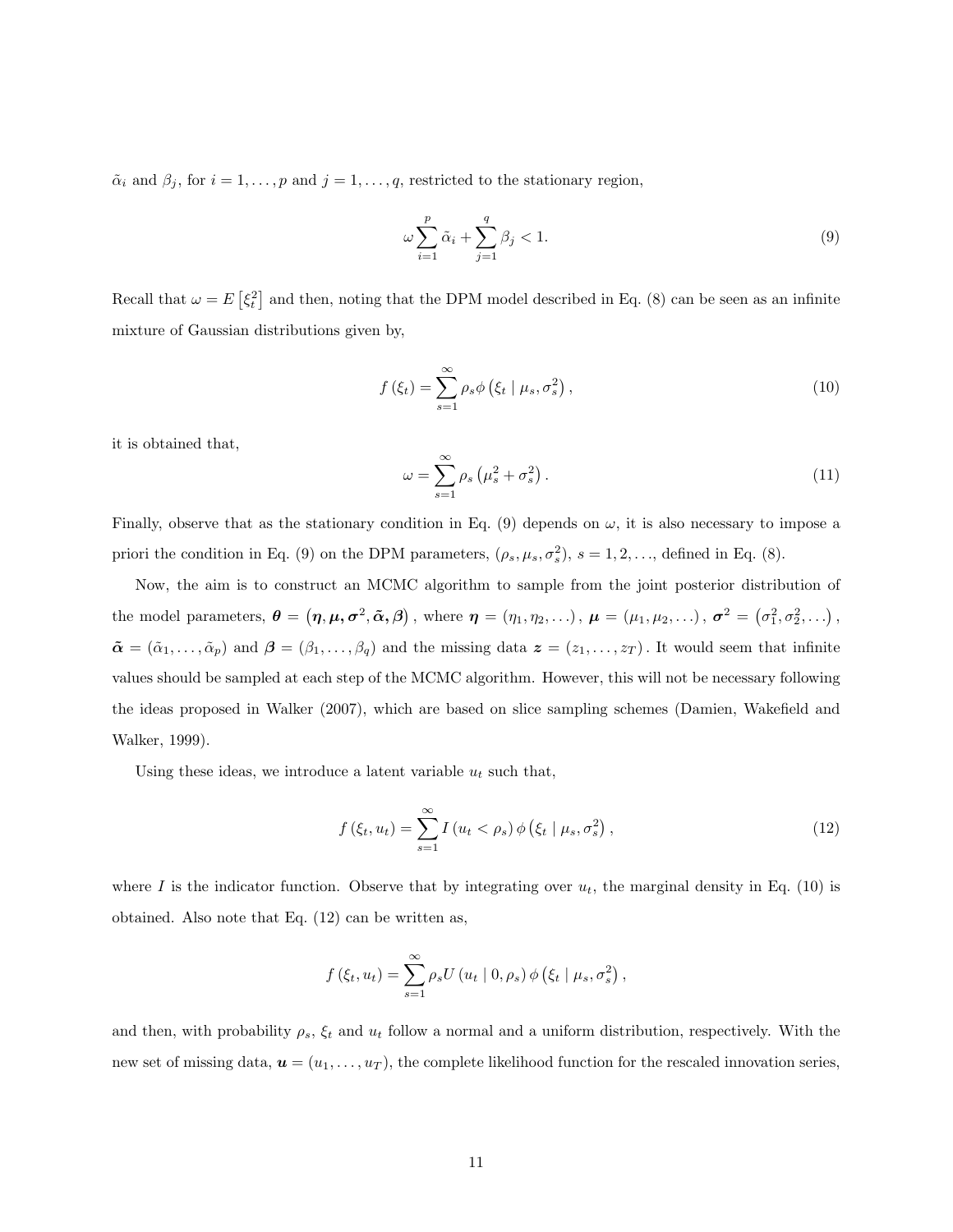$$
\boldsymbol{\xi} = (\xi_1, \dots, \xi_T), \text{ is,}
$$
\n
$$
f(\boldsymbol{\xi}, \boldsymbol{u}, \boldsymbol{z} \mid \boldsymbol{\eta}, \boldsymbol{\mu}, \sigma^2) \propto \prod_{t=1}^T I(u_t < \rho_{z_t}) \phi(\xi_t \mid \mu_{z_t}, \sigma^2_{z_t})
$$

and consequently, the complete likelihood function for the observed time series,  $r$ , is given by,

$$
f\left(r, \boldsymbol{u}, \boldsymbol{z} \mid \boldsymbol{\eta}, \boldsymbol{\mu}, \boldsymbol{\sigma}^2, \tilde{\boldsymbol{\alpha}}, \boldsymbol{\beta}\right) \propto \prod_{t=1}^T I\left(u_t < \rho_{z_t}\right) \phi\left(r_t \mid \tilde{h}_t^{1/2} \mu_{z_t}, \tilde{h}_t \sigma_{z_t}^2\right).
$$

Now, we can obtain the conditional posterior distributions of  $(\eta, \mu, \sigma^2, u, z, \tilde{\alpha}, \beta)$  as follows. Firstly, as suggested in Papaspiliopoulos (2008), the conditional posterior of  $(\eta, u)$  can be sampled jointly using,

$$
f(\eta, \boldsymbol{u}|\cdot) = f(\boldsymbol{u} \mid \eta, \cdot) f(\eta|\cdot).
$$

Conditionally on z, the posterior distribution of  $(\eta, u)$  is independent of  $(\mu, \sigma^2, \tilde{\alpha}, \beta)$ . In particular, it is easy to see that the conditional posterior distribution of  $u_t$  given  $(\eta_1, \ldots, \eta_{z_t})$  follows a uniform density on the interval  $(0, \rho_{z_t})$ , for  $t = 1, \ldots, T$ , where  $\rho_{z_t} = (1 - \eta_1) \ldots (1 - \eta_{z_t-1}) \eta_{z_t}$ . On the other hand, the marginal conditional posterior of  $\eta_s$  given z is,

$$
\eta_s \sim Beta\left(n_s + 1, T - \sum_{l=1}^s n_l + \nu\right)
$$
\n(13)

,

where,

$$
n_s = \sum_{t=1}^{T} I(z_t = s)
$$

is the number of observations assigned to the s-th mixture component.

Conditionally on  $(z, \tilde{\alpha}, \beta)$ , the posterior distribution of  $(\mu, \sigma^2)$  is independent of  $(\eta, u)$ , conjugate and given by,  $\lambda$ 

$$
(\mu_s, \sigma_s^2) \sim \left\{ N G(m, \gamma, a, b), \text{ if } z_t \neq s \text{ for any } t \in \{1, ..., T\} \atop NG\left(\tilde{m}_s, \tilde{\gamma}_s, \tilde{a}_s, \tilde{b}_s\right), \text{ if } z_t = s \text{ for some } t \in \{1, ..., T\} \right\}
$$
\n
$$
(14)
$$

where,

$$
\tilde{m}_s = \frac{\gamma m + n_s \bar{\xi}_s}{\gamma + n_s}, \qquad \tilde{\gamma}_s = \gamma + n_s,
$$
\n
$$
\tilde{a}_s = a + n_s, \qquad \tilde{b}_s = b + \sum_{t:z_t = s} (\xi_t - \bar{\xi}_s)^2 + \frac{\gamma n_s}{\gamma + n_s} (m - \bar{\xi}_s)^2
$$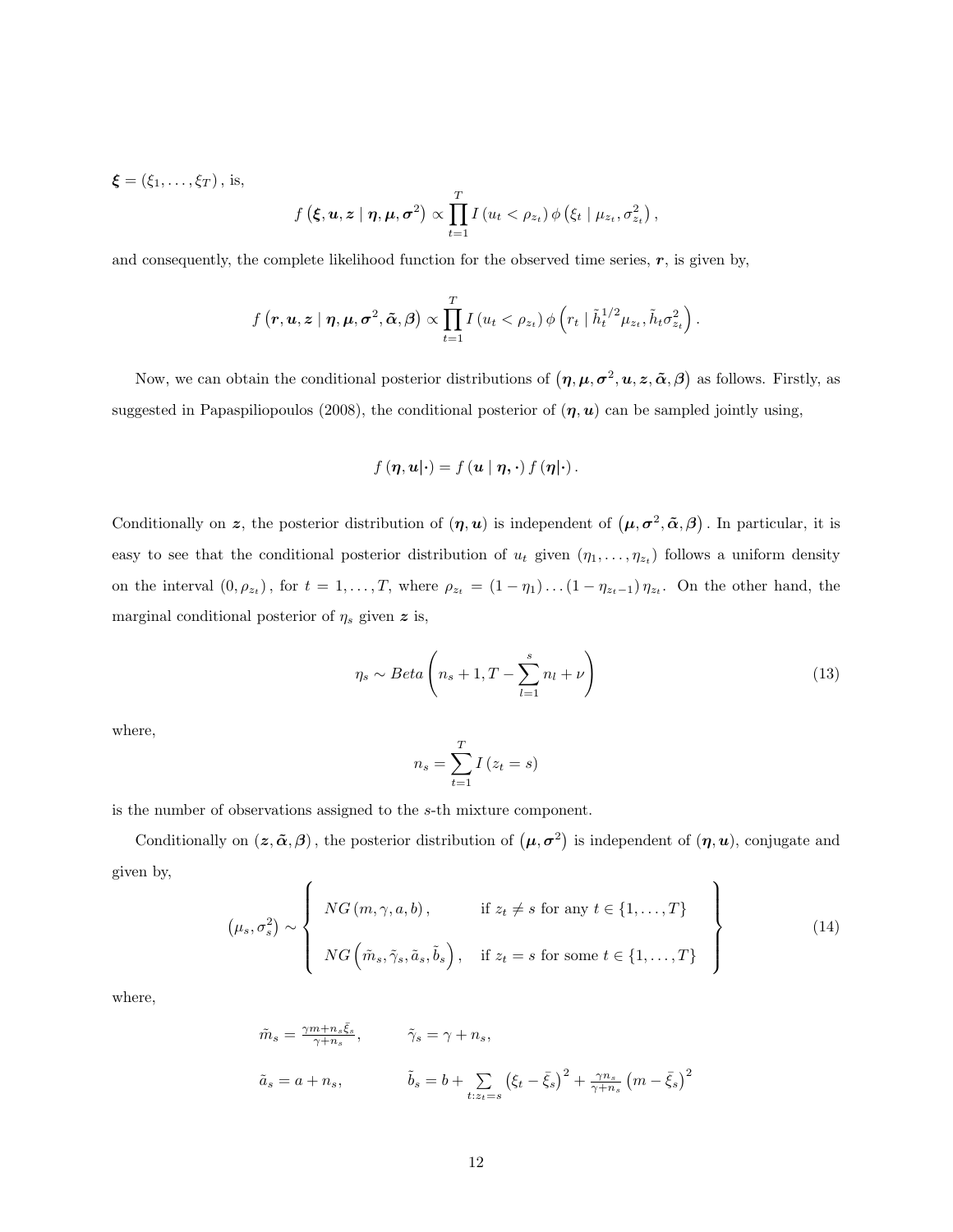and,

$$
\bar{\xi}_s = \frac{1}{n_s} \sum_{t: z_t = s} \xi_t.
$$

Conditionally on  $(\eta, \mu, \sigma^2, u)$ , the posterior distribution of z is independent of  $(\tilde{\alpha}, \beta)$  and is given by,

$$
Pr(z_t = s) \propto I(s \in A_{\rho}(u_t)) \phi(\xi_t | \mu_s, \sigma_s^2)
$$
\n(15)

where,

$$
A_{\rho}(u_t) = \{s : \rho_s > u_t\}.
$$

Observe that  $A_{\rho}(u_t)$  is a finite set. This fact makes possible to sample from the posterior distribution of  $z_t$ , which would much more complicated without the use of the latent variables,  $u_t$ , see Walker (2007) for details. Then, we need to sample all the values of  $\rho_s$  which are larger than  $u_t$ . For this, Walker (2007) shows that it is enough to find the smallest  $s^*$  such that,

$$
\sum_{s=1}^{s^*} \rho_s > 1 - u^*,\tag{16}
$$

where  $u^* = \min\{u_1, ..., u_T\}.$ 

Finally, the conditional posterior distribution of  $\tilde{\alpha}_i$ , for  $i=1,\ldots,p$ , is independent of  $(\eta, u)$  and its kernel is given by,

$$
k\left(\tilde{\alpha}_i \mid \boldsymbol{r}, \boldsymbol{\mu}, \boldsymbol{\sigma}^2, \boldsymbol{z}, \boldsymbol{\beta}\right) = \prod_{t=1}^T \tilde{h}_t^{-1/2} \exp\left(-\frac{\left(r_t - \tilde{h}_t^{1/2} \mu_{z_t}\right)^2}{2\tilde{h}_t \sigma_{z_t}^2}\right),\tag{17}
$$

restricted to the stationary region in Eq. (9). This posterior distribution is not of a standard form and then, random values cannot be not straightforwardly generated. However, it is possible to make use of the Griddy-Gibbs sampling algorithm, introduced by Ritter and Tanner (1992), which uses a numerical approximation of the cumulative distribution function. The Griddy-Gibbs sampler have been previously considered to make Bayesian inference for several financial time series models, see e.g. Bauwens and Lubrano (1998) and Ausin and Galeano (2007). The two main steps of the Griddy-Gibbs sampler are:

1. Approximate the following integral using a numerical integration method,

$$
\Phi_g = \int_{x_1}^{x_g} k\left(x \mid \mathbf{r}, \mathbf{\mu}, \mathbf{\sigma}^2, \mathbf{z}, \mathbf{\beta}\right) dx,
$$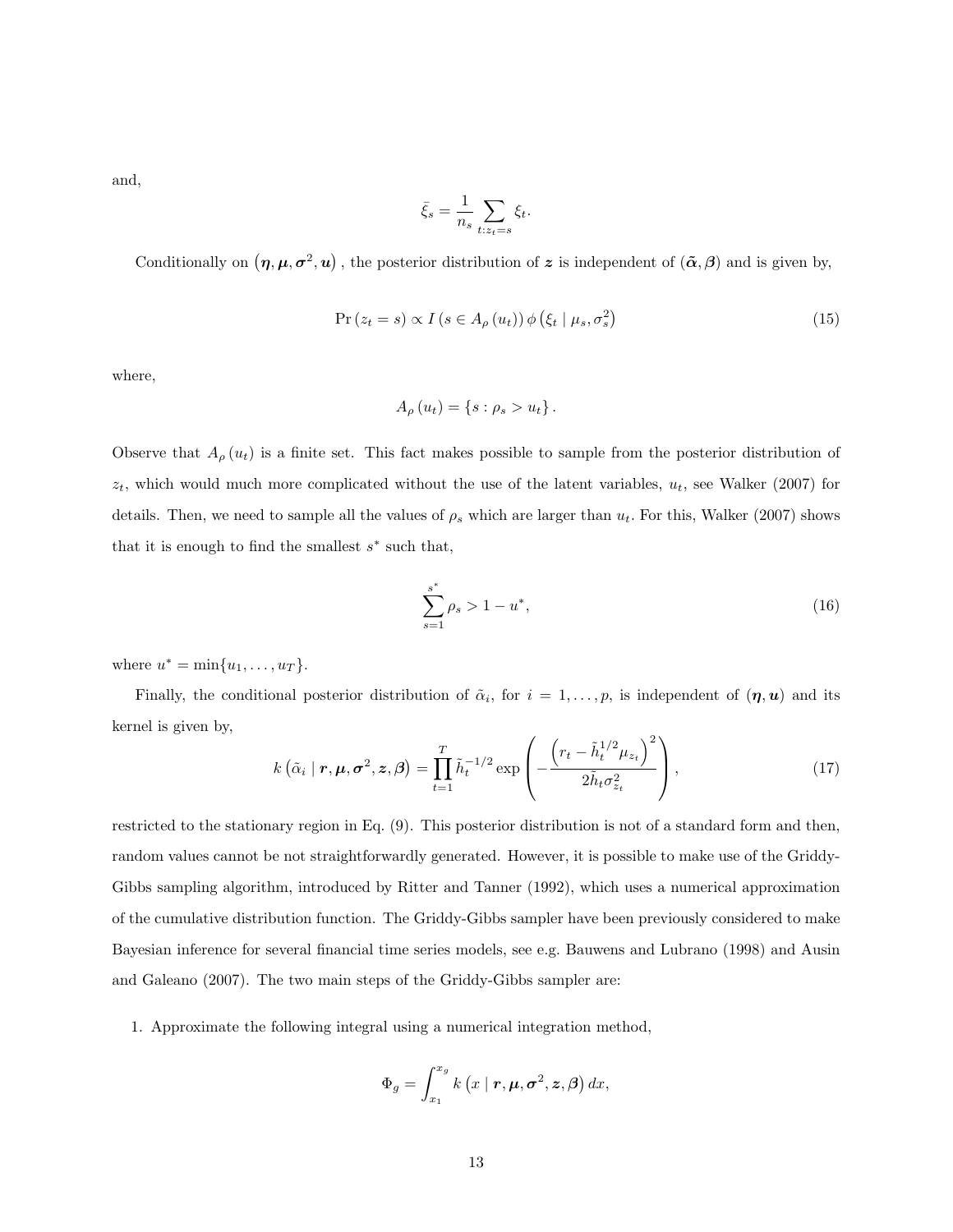for  $g = 1, \ldots, G$ , where  $x_1, \ldots, x_G$  is a grid of points in the domain of  $\tilde{\alpha}_i$ .

2. Generate  $u \sim U(0, \Phi_G)$  and invert  $\Phi(x)$  by numerical interpolation to obtain a draw of  $\tilde{\alpha}_i$ .

Clearly, the kernel of the conditional posterior distribution of  $\beta_j$ , for  $j = 1, \ldots, p$ , has the same expression as the given in Eq. (17) and analogously, the Griddy-Gibbs sampling algorithm can be used to sample from it.

Thus, the scheme of the MCMC algorithm would be as follows.

1. Set an initial allocation  $\boldsymbol{z} = \{z_1, \ldots, z_T\}$ .

Iterate the following steps:

- 2. Update  $\eta_s$  by simulating from the beta distribution given in Eq. (13) for  $s = 1, \ldots, z^*,$ where  $z^* = \max\{z_t\}_{t=1}^T$ .
- 3. Update  $u_t$  by simulating from  $u_t \sim Uniform(0, \rho_{z_t})$  for  $t = 1, \ldots, T$ .
- 4. Update  $\eta_s$  by simulating from  $\eta_t \sim Beta(1, \nu)$  for  $s = z^* + 1, \ldots, s^*$ , where  $s^*$  is defined in Eq. (16).
- 5. Update  $\left(\mu_s, \sigma_s^2\right)$  by simulating from the normal-gamma distribution given in Eq. (14) for  $s=$  $1, \ldots, s^*$ .
- 6. Update  $z_t$  by simulating from the discrete distribution given in Eq. (15) for  $t = 1, ..., T$ .
- 7. Update  $\tilde{\alpha}_i$  by simulating from (17) for  $i = 1, ..., p$ , using the Griddy-Gibbs sampling.
- 8. Update  $\beta_j$  by simulating from (17) for  $j = 1, ..., p$ , using the Griddy-Gibbs sampling.

Recall that the stationary condition in Eq. (9) have been imposed in the model parameters. This restriction can be incorporated in the algorithm by simply rejecting the simulated values in steps 1-5 when this condition is not verified. Observe that Eq. (9) depends on  $\omega$ , which is theoretically known given  $(\eta, \mu, \sigma^2)$ , see Eq. (11). However, in practice, in order to evaluate this infinite sum, the following approximation can be used at every iteration of the MCMC algorithm,

$$
\hat{\omega} = \sum_{s=1}^{z^*} \frac{n_s}{T} \left(\mu_s + \sigma_s^2\right),\tag{18}
$$

where  $z^* = \max\{z_t\}_{t=1}^T$ .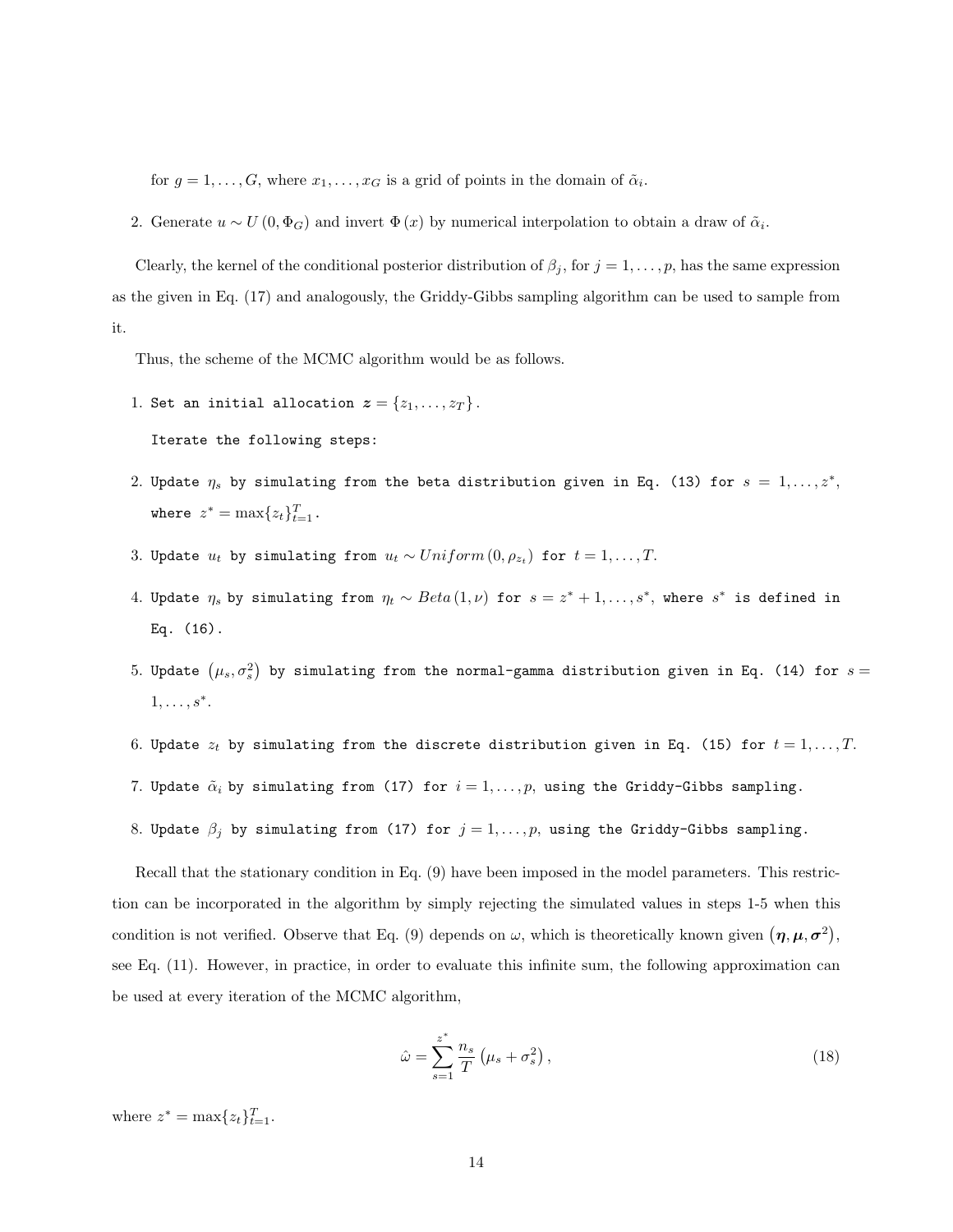Another important issue in the algorithm is the choice of the grids to sample from the conditional posterior distributions of  $\tilde{\alpha}_i$  and  $\beta_j$ . In the illustrations, an initial grid of 200 points in the interval  $(0, 1)$  have been chosen for both  $\alpha_i$  and  $\beta_i$ . This grid is modified in each step of the algorithm to a grid of points in the interval  $(0, 1/\hat{\omega})$  for  $\tilde{\alpha}_i$ . Also, in order that the stationary condition in Eq. (9) holds, the kernel in Eq. (17) is only evaluated in those points of the grid where this condition is true for each parameter.

#### 5 Deviance Information Criteria for model selection

In this section, the objective is to compare the proposed semiparametric model with other parametric approaches using the Deviance Information Criteria (DIC) proposed in Spiegelhalter, Best, Carlin and Van der Linde (2002). The smaller the DIC the better the model is. However, since the semiparametric models that we propose use mixture structures, the original definition of DIC is not applicable. In particular, we considered one of the modifications of the DIC recently proposed by Celeux, Forbes, Robert and Titterington (2006) for missing data models.

Usually, the DIC is defined by,

$$
\text{DIC} = \overline{D(\boldsymbol{\theta})} + p_D = -4E_{\theta} [\log f(\mathbf{r} \mid \boldsymbol{\theta}) \mid \mathbf{r}] + 2 \log f(\mathbf{r} \mid \boldsymbol{\bar{\theta}}),
$$

where  $\overline{D(\theta)}$  denotes the posterior mean of the deviance  $D(\theta) = -2 \log f(r \mid \theta)$  and  $p_D$  is the effective dimension given by  $p_D = \overline{D(\theta)} - D(\bar{\theta})$ , where  $\bar{\theta}$  is an estimate of  $\theta$  given the data r. The usual choice for  $\bar{\theta}$  is the posterior mean of  $\bar{\theta} = E[\theta | r]$ . However, as pointed out in Celeux et al. (2006), in mixture models, the parameters  $\theta$  are not always identifiable and the posterior mean can then be a very poor estimator. In fact, this choice will often lead to negative values of the effective dimension,  $p<sub>D</sub>$ . Celeux et al. (2006) define eight different modifications of the DIC. Considering that the semiparametric model proposed here can be viewed as an infinite mixture of Gaussian distributions, the  $DIC_4$  criterium is chosen, which is the "complete" DIC" suggested in Celeux et al. (2006) for mixture models. It is given by,

$$
\text{DIC}_4 = -4E_{\theta}\left\{E_{\boldsymbol{z},\boldsymbol{u}}\left[\log f\left(\boldsymbol{r},\boldsymbol{z},\boldsymbol{u} \mid \boldsymbol{r},\boldsymbol{\theta}\right)\right] | \boldsymbol{r}\right\} + 2E_{\boldsymbol{z},\boldsymbol{u}}\left[\log f\left(\boldsymbol{r},\boldsymbol{z},\boldsymbol{u} \mid E\left[\boldsymbol{\theta} \mid \boldsymbol{r},\boldsymbol{z},\boldsymbol{u}\right]\right) | \boldsymbol{r}\right].
$$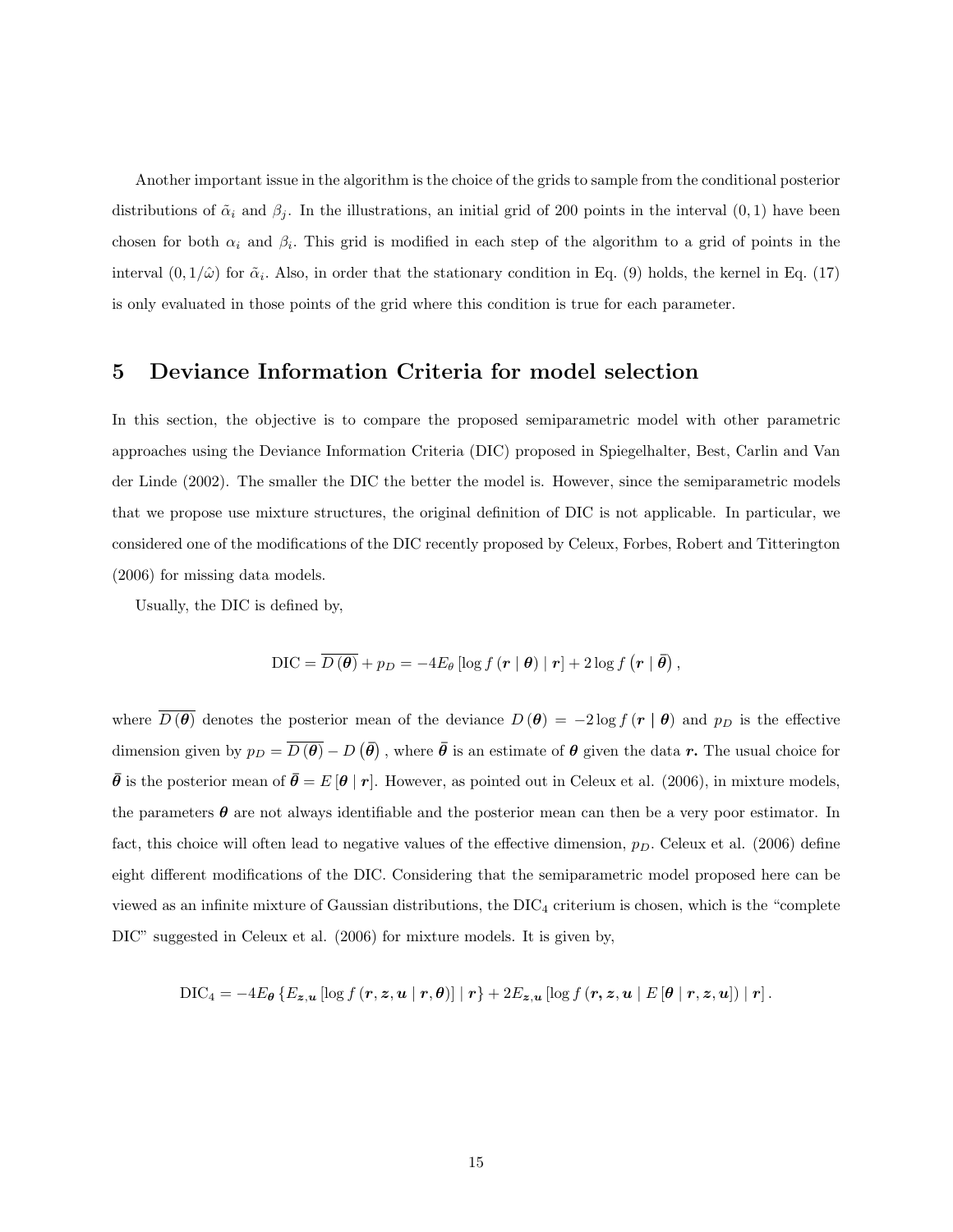For the proposed GARCH-DPM model, it is obtained that,

$$
E_{\boldsymbol{z},\boldsymbol{u}}\left[\log f\left(\boldsymbol{r},\boldsymbol{z},\boldsymbol{u}\mid\boldsymbol{r},\boldsymbol{\theta}\right)\right] = -4\sum_{t=1}^{T}\sum_{s:\rho_s > u_t}\Pr\left(z_t = s\mid \boldsymbol{r},\boldsymbol{\theta}\right)\log\phi\left(r_t\mid \tilde{h}_t^{1/2}\mu_s, \tilde{h}_t\sigma_s^2\right)
$$

with,

$$
\Pr(z_t = s \mid \boldsymbol{r}, \boldsymbol{\theta}) = \frac{\phi\left(r_t \mid \tilde{h}_t^{1/2} \mu_s, \tilde{h}_t \sigma_s^2\right)}{\sum\limits_{s: \rho_s > u_t} \phi\left(r_t \mid \tilde{h}_t^{1/2} \mu_s, \tilde{h}_t \sigma_s^2\right)}.
$$

Thus, given the MCMC output, the first term of  $\rm DIC_4$  can be approximated by,

$$
-4E_{\theta}\left\{E_{\boldsymbol{z},\boldsymbol{u}}\left[\log f\left(\boldsymbol{r},\boldsymbol{z},\boldsymbol{u}\mid\boldsymbol{r},\theta\right)\right]|\boldsymbol{r}\right\} \simeq\\-\frac{4}{K}\sum_{k=1}^{K}\sum_{t=1}^{T}\sum_{s:\rho_{s}^{(k)}>u_{t}^{(k)}}\Pr\left(z_{t}=s\mid\boldsymbol{r},\theta^{(k)}\right)\log\phi\left(r_{t}\mid\sqrt{\tilde{h}_{t}^{(k)}}\mu_{s}^{(k)},\tilde{h}_{t}^{(k)}\sigma_{s}^{2(k)}\right).
$$

while the second term in  $DIC<sub>4</sub>$  can be approximated by,

$$
2E_{\boldsymbol{z},\boldsymbol{u}}\left[\log f\left(\boldsymbol{r},\boldsymbol{z},\boldsymbol{u}\mid E\left[\boldsymbol{\theta}\mid\boldsymbol{r},\boldsymbol{z},\boldsymbol{u}\right]\right)\mid\boldsymbol{r}\right]\simeq\frac{2}{K}\sum_{k=1}^{K}\sum_{t=1}^{T}\log\phi\left(r_{t}\mid\sqrt{\tilde{h}_{t}^{(k)}}\bar{\mu}_{z_{t}^{(k)}},\tilde{h}_{t}^{(k)}\bar{\sigma}_{z_{t}^{(k)}}^{2}\right),
$$

where

$$
\bar{\mu}_s^{(k)} = E_{\theta} \left[ \mu_s \mid \mathbf{r}, \mathbf{z}^{(k)} \right] = \frac{\gamma m + n_s^{(k)} \bar{\xi}_s^{(k)}}{\gamma + n_s^{(k)}}
$$
\n
$$
\bar{\sigma}_s^{2(k)} = E_{\theta} \left[ \sigma_s^2 \mid \mathbf{r}, \mathbf{z}^{(k)} \right] = \frac{b + \sum_{t: z_t^{(k)} = s} \left( \xi_t - \bar{\xi}_s^{(k)} \right)^2 + \frac{\gamma n_s^{(k)}}{\gamma + n_s^{(k)}} \left( m - \bar{\xi}_s^{(k)} \right)^2}{a + n_s - 1}
$$

with,

$$
n_s^{(k)} = \sum_{t=1}^T I\left(z_t^{(k)} = s\right), \qquad \bar{\xi}_s^{(k)} = \frac{1}{n_s^{(k)}} \sum_{t: z_t^{(k)} = s} \xi_t^{(k)},
$$

for all s such that  $\rho_s^{(k)} > u_t^{(k)}$ .

### 6 Volatilities and VaR estimation

In financial modeling, estimation of in-sample volatilities and prediction of future volatilities is a key feature. Given the MCMC output, it is easy to obtain a sample from the posterior distribution of each unobserved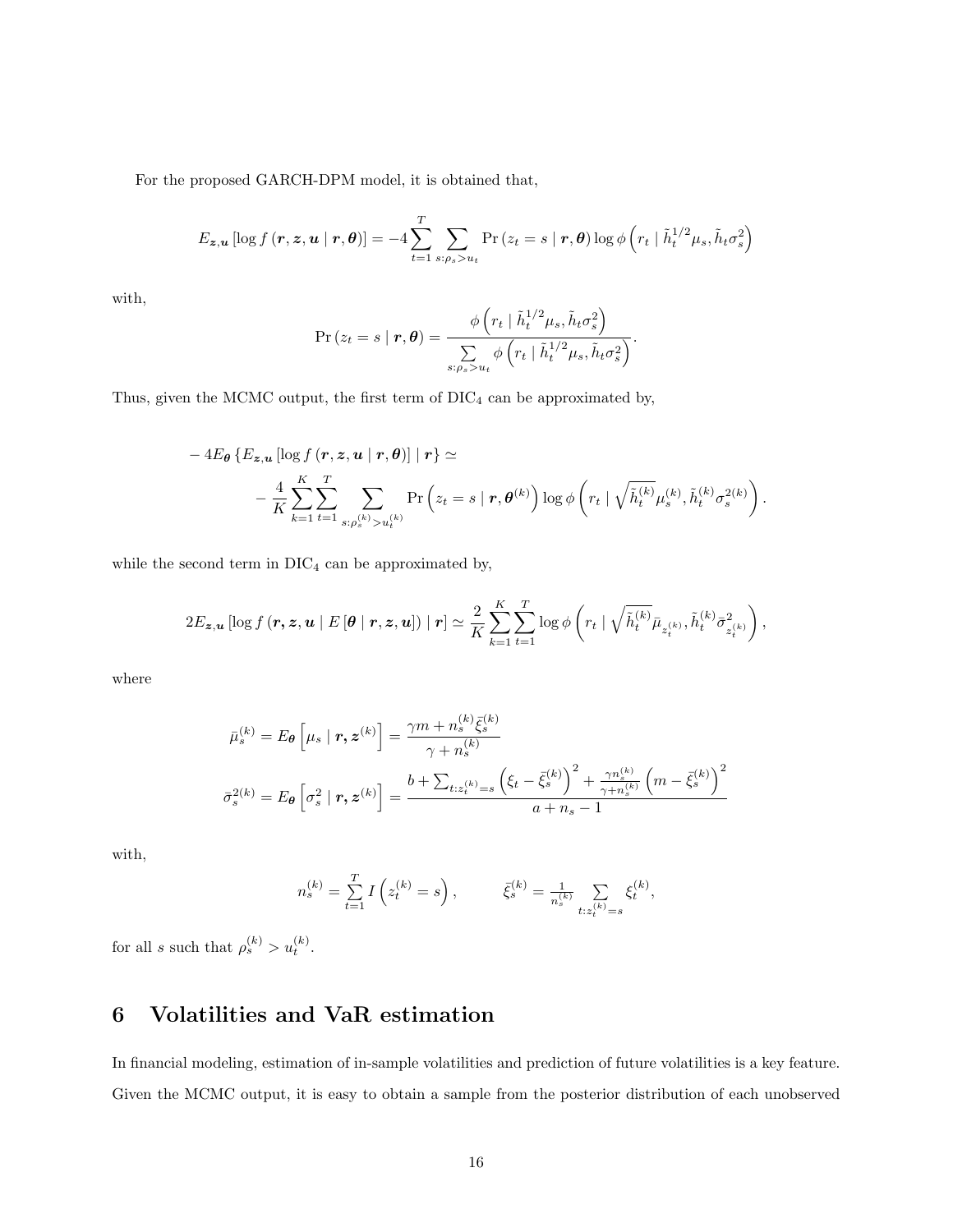in-sample volatility  $h_t$ , for  $t = 1, \ldots, T$ . For that, we only need to calculate the value of  $h_t$  for each draw of the MCMC sample,  $\boldsymbol{\theta}^{(k)}$ , which is denoted by  $h_t^{(k)}$ . Then, the posterior mean for each volatility is estimated by,

$$
E\left[h_t \mid \mathbf{r}\right] \simeq \frac{1}{K} \sum_{k=1}^{K} h_t^{(k)},\tag{19}
$$

where  $K$  is the size of the MCMC sample. Analogously, the posterior median is estimated using the sample median of  $h_t^{(1)}, \ldots, h_t^{(K)}$  and credible intervals can be obtained using the corresponding quantiles of this sample. Using the same procedure, a sample from the posterior distribution of the one-step ahead volatility  $h_{T+1}$  can be obtained, which provides with estimates of the posterior mean and median of  $h_{T+1}$  and credible intervals.

On the other hand, the predictive density of  $r_{T+1}$ ,

$$
f(r_{T+1} | \mathbf{r}) = E[f(r_{T+1} | \mathbf{r}, \boldsymbol{\theta}) | \mathbf{r}], \qquad (20)
$$

can be estimated as the mean of the density functions obtained for all the draws of the MCMC sample. Although each of these densities is an infinite mixture of Gaussians, the following approximation can be used,

$$
f(r_{T+1} | r) \simeq \frac{1}{K} \sum_{k=1}^{K} \hat{f}^{(k)}(r_{T+1}),
$$

where,

$$
\hat{f}^{(k)}\left(r_{T+1}\right) = \sum_{s=1}^{z^{*(k)}} \frac{n_s^{(k)}}{T} \phi\left(r_{T+1} \mid \sqrt{\tilde{h}_{T+1}^{(k)}} \mu_s^{(k)}, \tilde{h}_{T+1}^{(k)} \sigma_s^{2(k)}\right),\tag{21}
$$

see e.g. Section 2 of Müller, Rosner, De Iorio and MacEachern (1996).

The measurement and management of risks have become one of the most challenging tasks in financial modeling because of the existence of extreme price movements in financial markets. Several kind of financial risk measures have been proposed including the VaR, expected shortfall and the spectral measures of risk. However, VaR has become the most widely used measure of market risk maybe because it has been adopted by central banks for analyzing capital adequacy. Broadly speaking, VaR indicates the potential loss of an asset over a certain time horizon at a certain risk level associated with an unfavorable movement in market prices. From the statistical point of view, given a certain probability level  $\pi$ , the t-period VaR at risk level  $\pi$  of a return series is defined as the value such that the probability that the losses at time t exceed this value is  $\pi$ . In other words, the t-period VaR at risk level  $\pi$  of a return series is given by the  $\pi$ -quantile of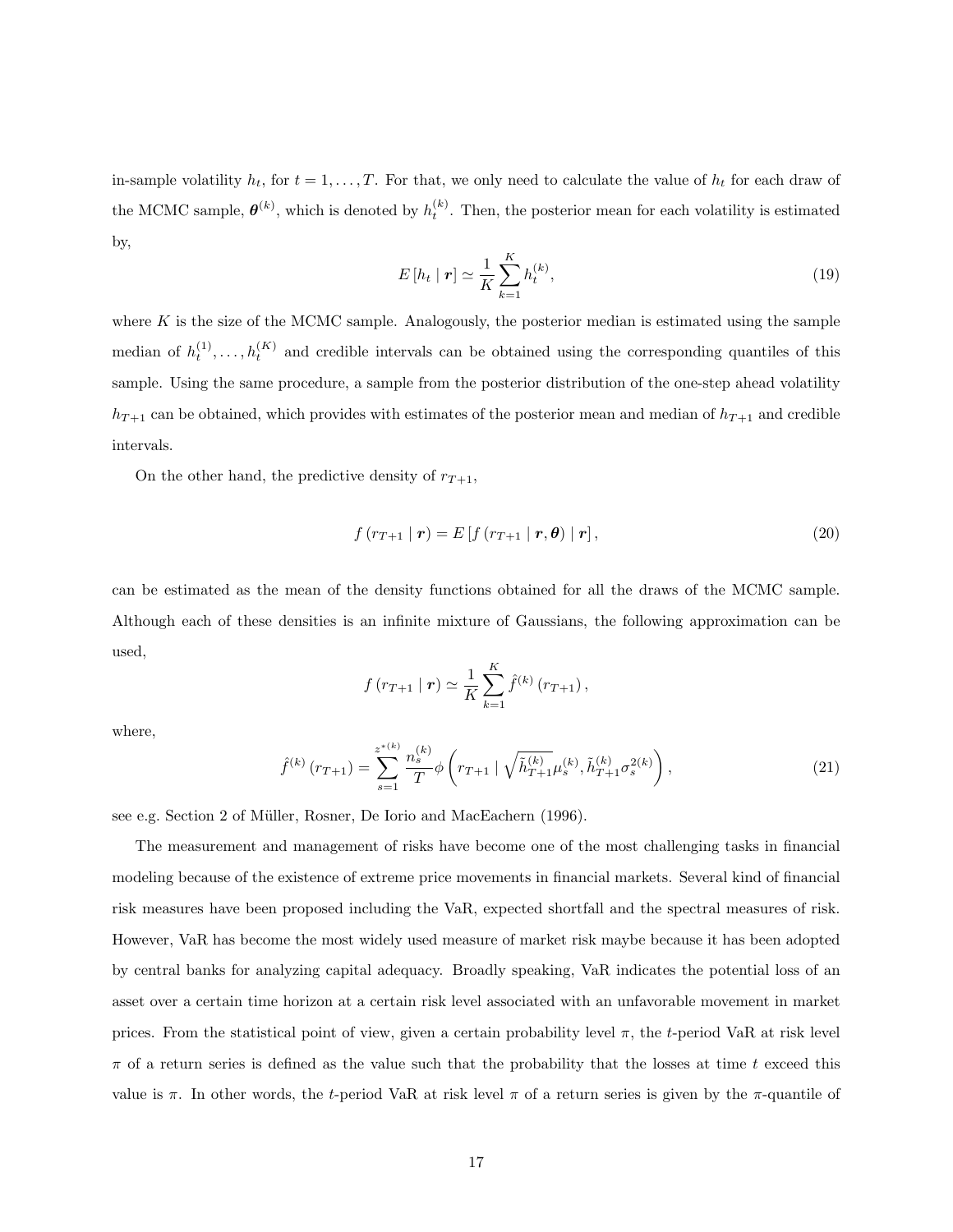the distribution of the return at time  $t$ ,

$$
\pi = \Pr\left(r_t \le \text{VaR}_{\pi,t}\right). \tag{22}
$$

Observe that calculation of the VaR in Eq. (22) strongly depends on the assumption made for the innovation distribution. Thus a misspecified distribution can give a wrong estimate of VaR. Our semiparametric approach, viz., GARCH-DPM, however, is robust to misspecified distributions and thus appropriate for robust VaR estimation. Additionally, our proposed methodology allows to calculate the predictive distributions of the t-period VaR at risk level  $\pi$ , which, as a by-product, provides with a measure of precision for VaR estimates via predictive intervals. More specifically, given the MCMC sample, the posterior mean of  $VaR_{\pi,t}$ can be approximated using,

$$
E\left[\text{VaR}_{\pi,t} \mid \mathbf{r}\right] \approx \frac{1}{K} \sum_{k=1}^{K} \text{VaR}_{\pi,t}^{(k)},\tag{23}
$$

where  $\text{VaR}_{T+1}^{(k)}$  is the value of  $\text{VaR}_{\pi,t}$  at the k-th iteration of the MCMC algorithm, which is given by,

$$
\text{VaR}_{\pi,t}^{(k)} = \sqrt{h_t^{(k)}} \xi_{t,\pi}^{(k)},
$$

where  $\xi_{t,\pi}^{(k)}$  is the  $\pi$ -quantile of the estimated mixture,

$$
\hat{f}^{(k)}(\xi_t) = \sum_{s=1}^{z^{*(k)}} \frac{n_s^{(k)}}{T} \phi\left(\xi_t \mid \mu_s^{(k)}, \sigma_s^{2(k)}\right),
$$

which can be obtained easily using a numerical approximation procedure such that the Newton-Raphson method. The sample of  $VaR_{\pi,t}^{(k)}$ , for  $k = 1, ..., K$ , also allows to estimate the predictive median and Bayesian confidence intervals using the corresponding quantiles of this sample.

#### 7 Simulation study

In this section, the proposed methodology is illustrated using one of the many artificial time series that have been analyzed to examine the performance of the developed procedure. A time series of size  $T = 3000$  is simulated from the model defined in Eqs. (1) and (2) with,

$$
h_t = 0.01 + 0.15r_{t-1}^2 + 0.8h_{t-1},
$$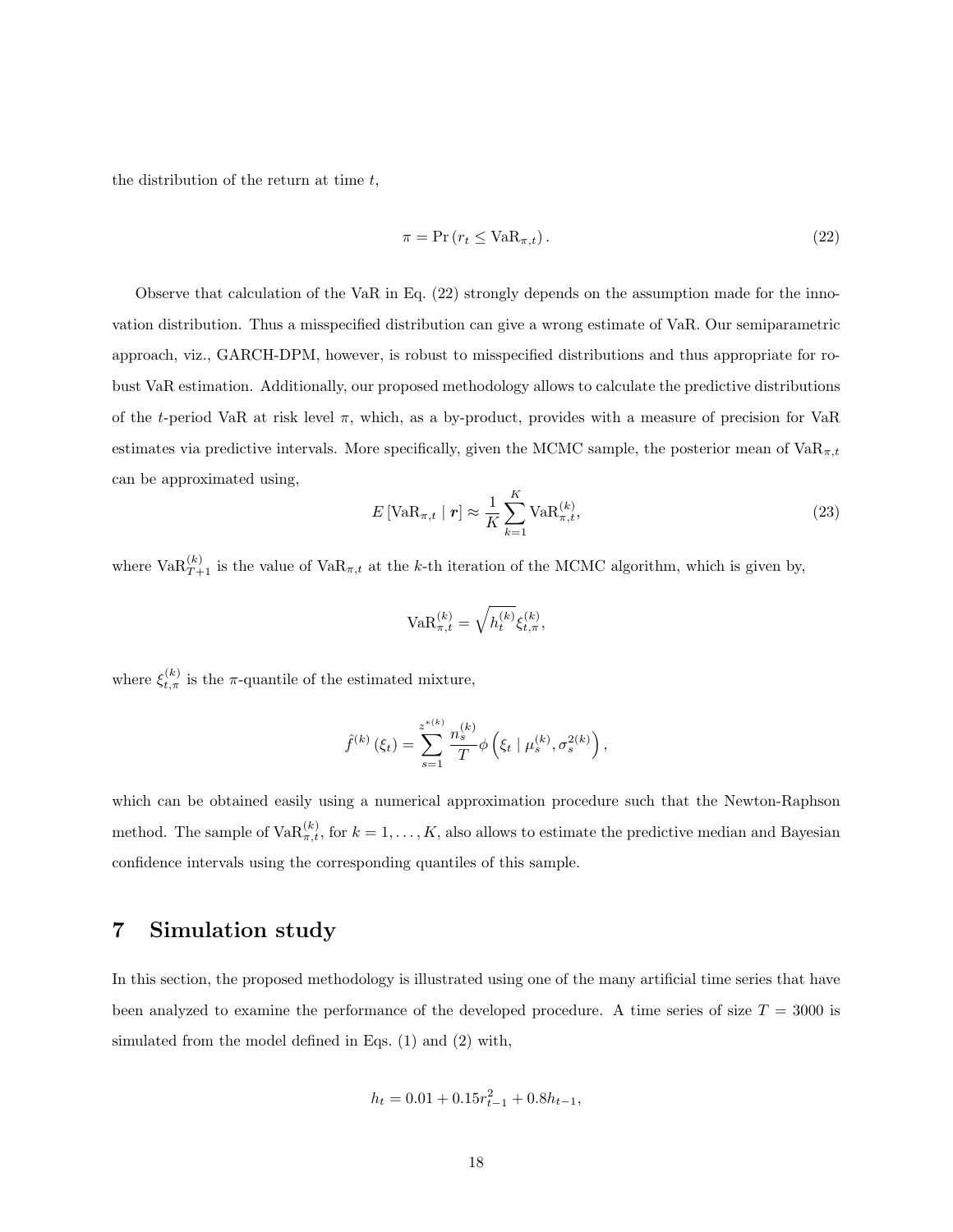and the follwoing mixture distribution is assumed for the innovation process,

$$
\epsilon_t \sim 0.9N(0.1, 0.5) + 0.1N(-1, 4.41), \qquad (24)
$$

which implies that  $E\left[\epsilon_t\right] = -0.01$  and  $E\left[\epsilon_t^2\right] = 1$ . Observe that this mixture distribution leads to a noncentered and slightly left-skewed innovation distribution, both of which are usually observed in financial time series.

The proposed MCMC algorithm described in Section 4 is then run for a  $GARCH(1, 1)$  model using 20000 iterations. The initial 10000 iterations are discarded as burn-in iterations in order to obtain a sample of size  $K = 10000$  from the joint posterior distribution of the model parameters. The MCMC chains present a good mixing performance and fast convergence, which is checked using the test proposed by Geweke (1992). Figure 3 shows the trace plots and histograms of the posterior samples of the main model parameters:  $\alpha$ , β, ω and ψ, where ψ represents the expectation of  $\epsilon_t$ . Observe that the posterior sample of α has been obtained by evaluating  $\alpha^{(k)} = \omega^{(k)} \tilde{\alpha}^{(k)}$ , for  $k = 1, ..., K$ , where  $\omega^{(k)}$  is obtained using Eq. (18) for each MCMC iteration. Also, considering that  $\psi = E[\epsilon_t] = \omega^{-1/2} E[\xi_t]$ , the posterior sample for  $\psi$  is obtained by evaluating,

$$
\psi^{(k)} = \frac{1}{\sqrt{\hat{\omega}^{(k)}}} {\sum_{s=1}^{z^{*(k)}} \frac{n_s^{(k)}}{T} \mu_s^{(k)}},
$$

for  $k = 1, ..., K$ .

Table 2 shows the posterior means and standard deviations of the model parameters using the proposed semiparametric approach and compare these estimations with those obtained using a single Gaussian distribution for the innovation distribution, which is a usual choice in financial models. Observe that the parameter estimation results are apparently very similar. However, note that the Bayesian DIC criterion clearly selects the semiparametric model. This is because there are important differences in the assumption of the innovation distribution. These differences are illustrated in Figure 4, where the true innovation distribution, given in Eq. (24), and the estimated densities obtained with the semiparametric and the Gaussian model are shown. Observe that the semiparametric model captures the left-skewed shape of the true distribution with a long left tail, while the Gaussian model leads to a symmetric predictive distribution. These differences between the two estimated densities will be very important in terms of uncertainty measure and Bayesian prediction of quantities of interests such as volatilities and VaR, as shown next.

Figure 5 illustrates the true values and posterior medians of the last 50 in-sample volatilities of the series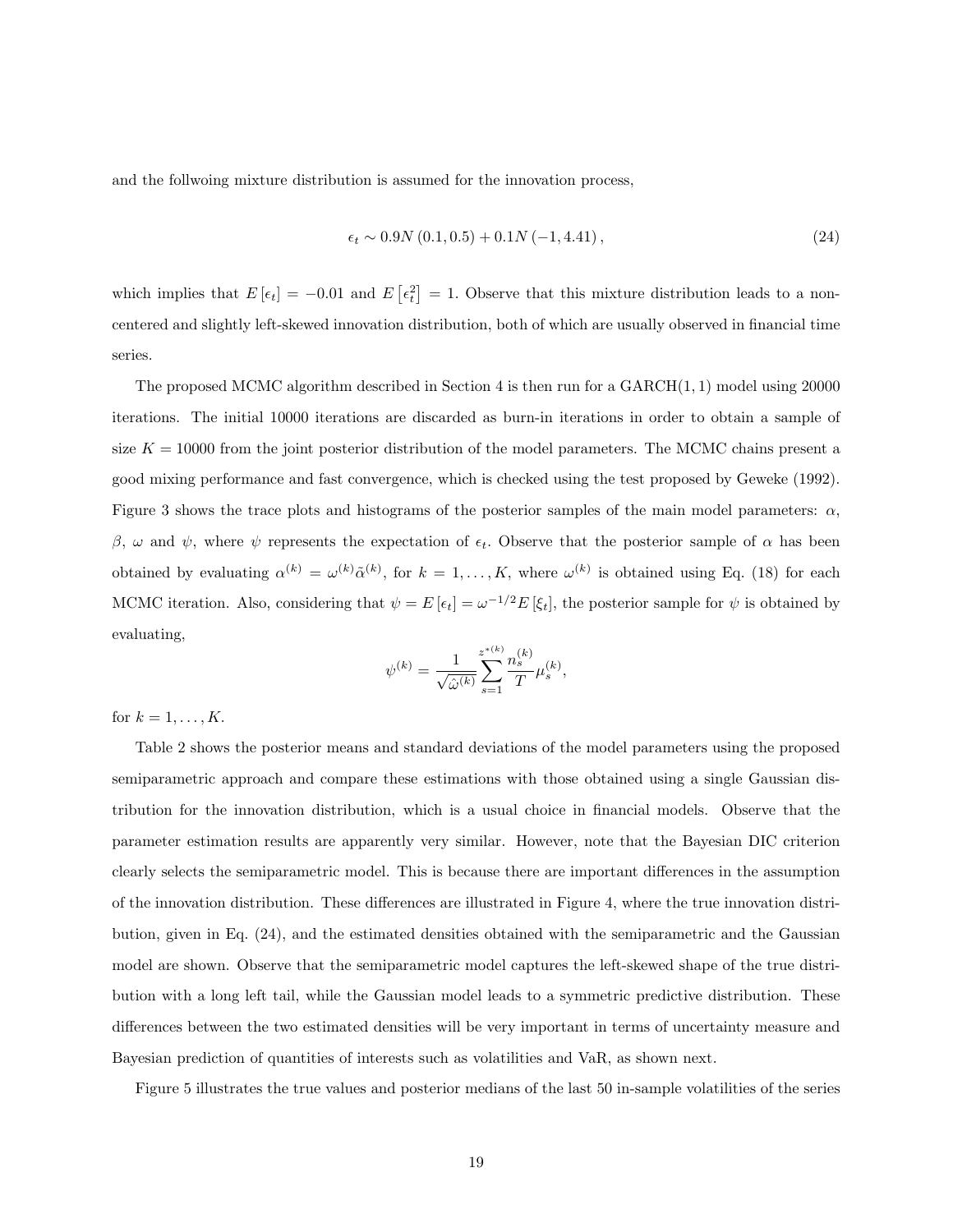

Figure 3: Trace plots and histograms of the posterior samples of the model parameters for the simulated data.

|           |             | Semiparametric                   | Gaussian                         |
|-----------|-------------|----------------------------------|----------------------------------|
| Parameter | True values | Posterior Mean<br>posterior std. | Posterior Mean<br>posterior std. |
| $\alpha$  | 0.15        | 0.1489<br>0.0205                 | 0.1456<br>0.0182                 |
| ß         | 0.80        | 0.7957<br>0.0209                 | 0.8070<br>0.0190                 |
| $\omega$  | 0.01        | 0.0103<br>0.0015                 | 0.0091<br>0.0012                 |
| $\psi$    | $-0.01$     | $-0.0127$<br>0.0167              | $-0.0135$<br>0.0184              |
| DIC       |             | 856.76                           | 2337.09                          |

Table 2: Posterior means and standard deviations of the model parameters obtained for the simulated data using the proposed semiparametric model and a Gaussian distribution for the innovation process.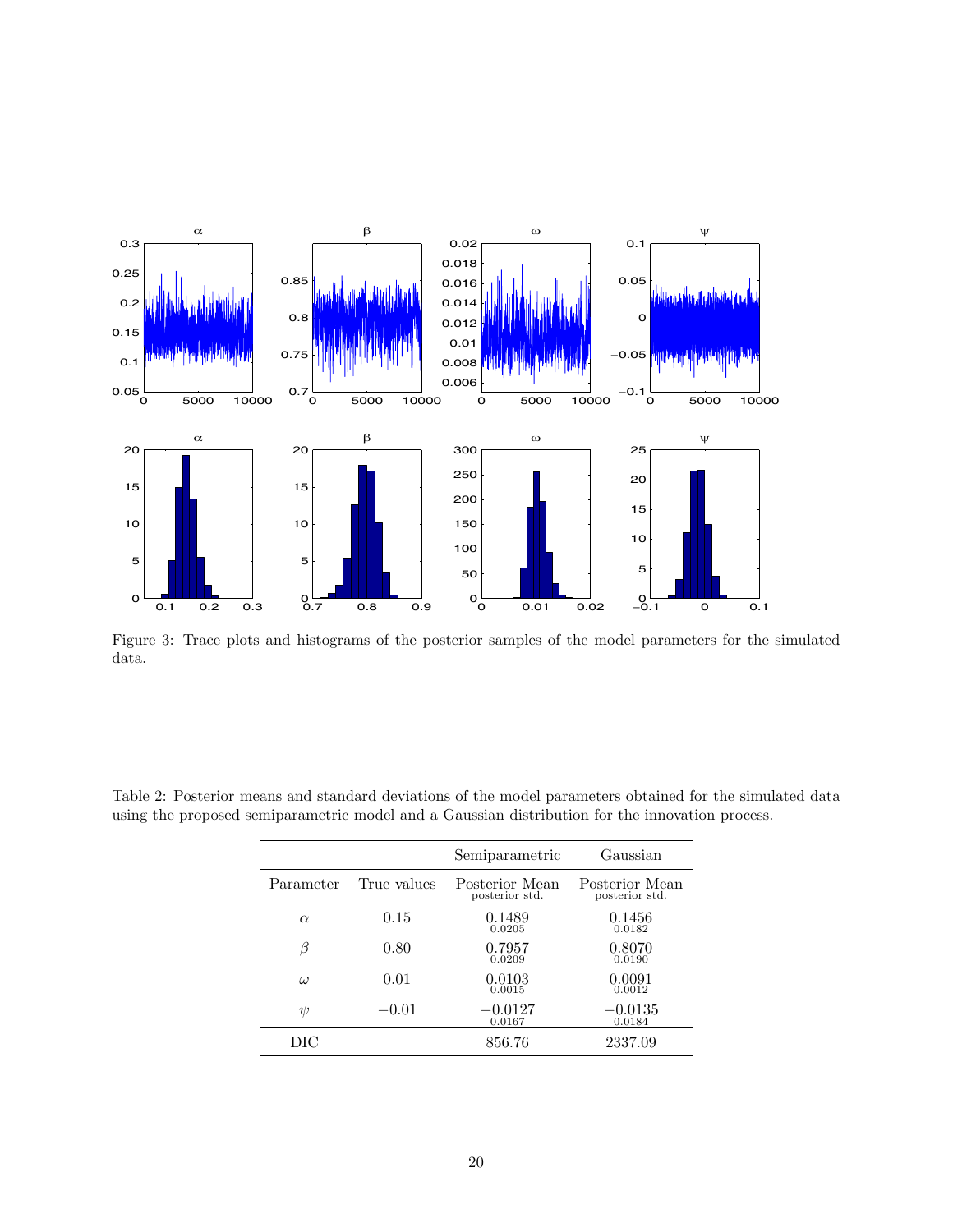

Figure 4: Predictive densities of the innovation distribution for the simulated data.

with the 95% credible intervals obtained as described in Section 5, using the semiparametric and the Gaussian model. Observe that the Bayesian credible intervals always include the true generated volatilities for all time periods using the two models. However, observe that the estimations are closer to the true values using the semiparametric approach. Furthermore, the interval widths are slightly larger with the semiparametric model indicating more uncertainty in the estimations. Finally, observe that using the approach described in Section 5, it is also possible to obtain Bayesian predictions and credible intervals for the one-step ahead volatility,  $h_{T+1} = h_{3001}$ , with both the semiparametric and Gaussian model, as shown also in Figure 5, where they are compared with its true value.

Figure 6 shows the true values, posterior medians and 95% credible intervals for the t-period VaR at risk level  $\pi = 0.01$ , for  $t = 2900, \ldots, 3001$ , calculated as explained in Section 5, using the GARCH-DPM and Gaussian models. Observe that the Bayesian credible intervals obtained with the semiparametric approach always include the true values of VaR for all time periods, while the posterior medians of VaR obtained with the Gaussian model are far from the true values, which are never inside the credible intervals. Also, the length of the intervals is larger for the semiparametric model. Furthermore, the values of VaR are overestimated for all time periods. In particular, the Gaussian model predicts that the one-step ahead  $VaR<sub>0.01,3001</sub>$  will be larger than it turns out to be, indicating that the maximum loss of the asset will be smaller than it really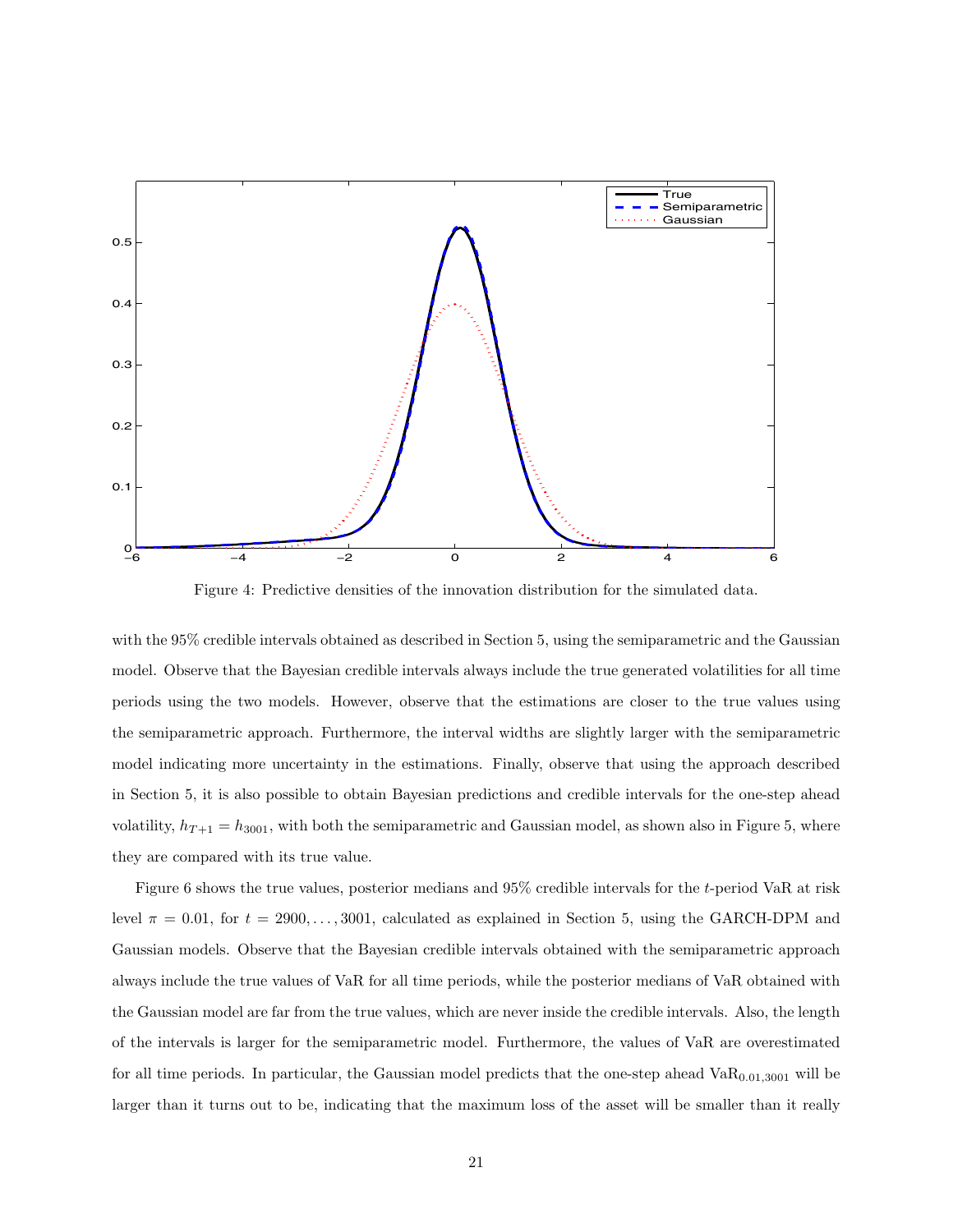

Figure 5: Posterior medians and 95% Bayesian confidence intervals for the conditional volatilities,  $h_t$ , for  $t = 2950, \ldots, 3001$ , for the simulated time series.

is.

#### 8 Application

In this section the proposed methodology is applied to analyze the return time series of the BSE-30 and HSI indexes introduced in Section 2.

#### 8.1 The Bombay Stock Exchange Index

In order to develop semiparametric Bayesian inference for the BSE-30 return series, the MCMC algorithm described in Section 3 is run for a GARCH(1,1) model using 20000 iterations and discarding the first 10000 as burnin iterations. The MCMC samples present good mixing performance (not shown to save space) and convergence is monitorized according to Geweke's statistic. Table 3 shows the posterior means and standard deviations for the main model parameters using the semiparametric approach and compares these estimations with those obtained using a simple Gaussian model for the innovation distribution. Observe that similar to the simulated data, there are no great differences in the parameter estimations. However, the DIC criterion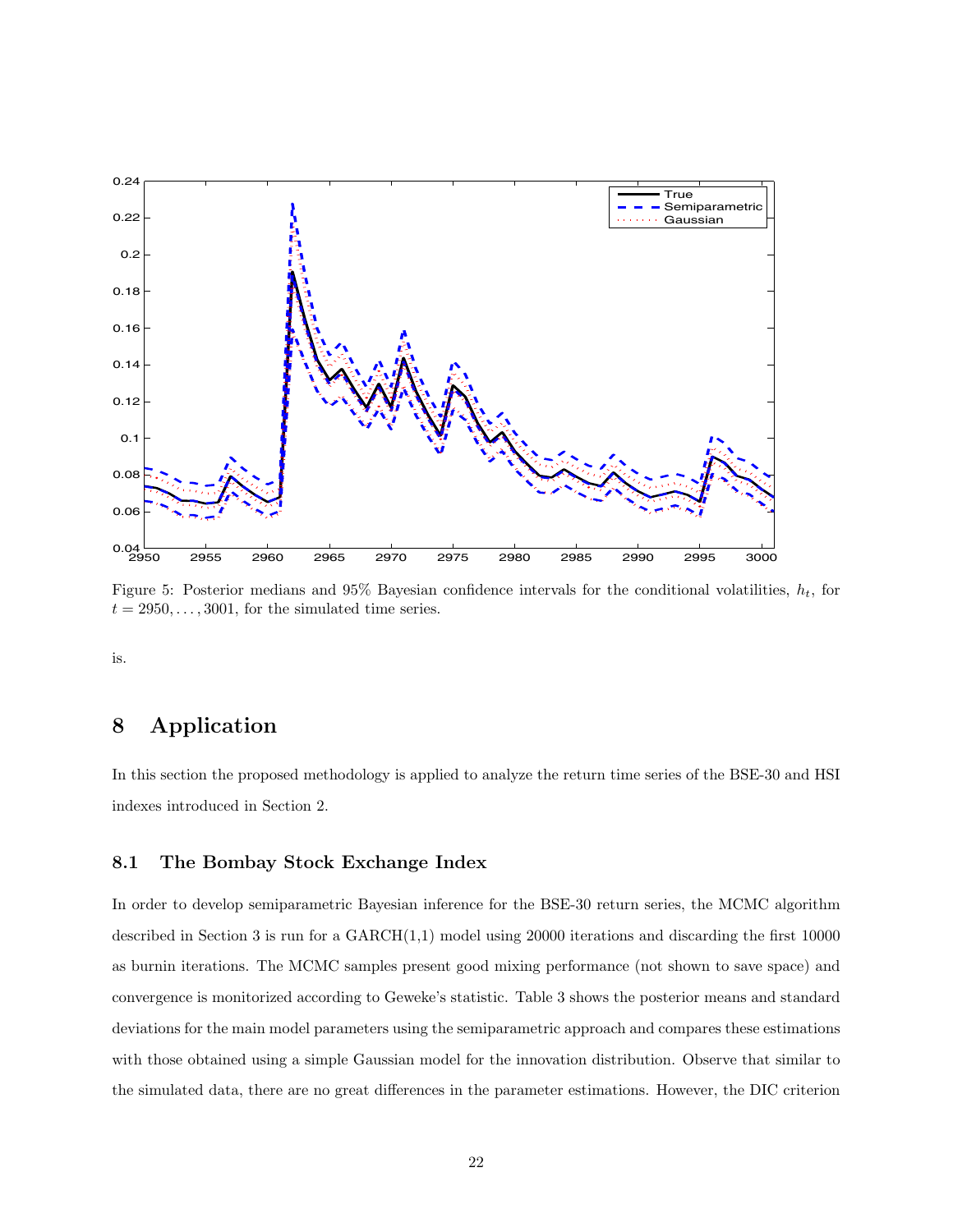

Figure 6: Posterior medians and 95% Bayesian confidence intervals for the  $VaR_{0.01,t}$ , for  $t = 2950, \ldots, 3001$ , for the simulated time series.

clearly selects the semiparametric model. The main reasons for this choice are illustrated in Figure 7, where the predictive densities for the innovation distribution obtained with the semiparametric and the Gaussian model are shown. Observe that the left tail of the distribution is longer for the semiparametric model, while the Gaussian model leads to a symmetric estimation of the innovation density.

Figure 8 illustrates the posterior means of the volatility,  $h_t$ , obtained as described in (19), for the proposed semiparameric approach and for the Gaussian model. Note that both estimations are very similar and seem to describe properly the time-varying volatility of the BSE-30 returns shown in Figure 1. However, the Bayesian credible intervals are wider using the semipararametric approach for all time periods. This is illustrated in Table 4 where the posterior means, medians and 95% credible intervals for the one-step ahead volatility obtained with the semiparametric and the Gaussian model are shown.

Figure 9 (top) shows the BSE-30 returns together with the posterior means of the VaR at level  $\pi = 0.01$ for all time periods using the proposed semiparametric approach. The proportion of times that the returns exceed the estimated VaR is 1.092%, which is very close to the theoretical value of 1%. It is important to note that when the same calculation is done but assuming a Gaussian model for the innovations, the proportion of times that the returns exceed the estimated VaR is 1.941%, which indicates that the estimated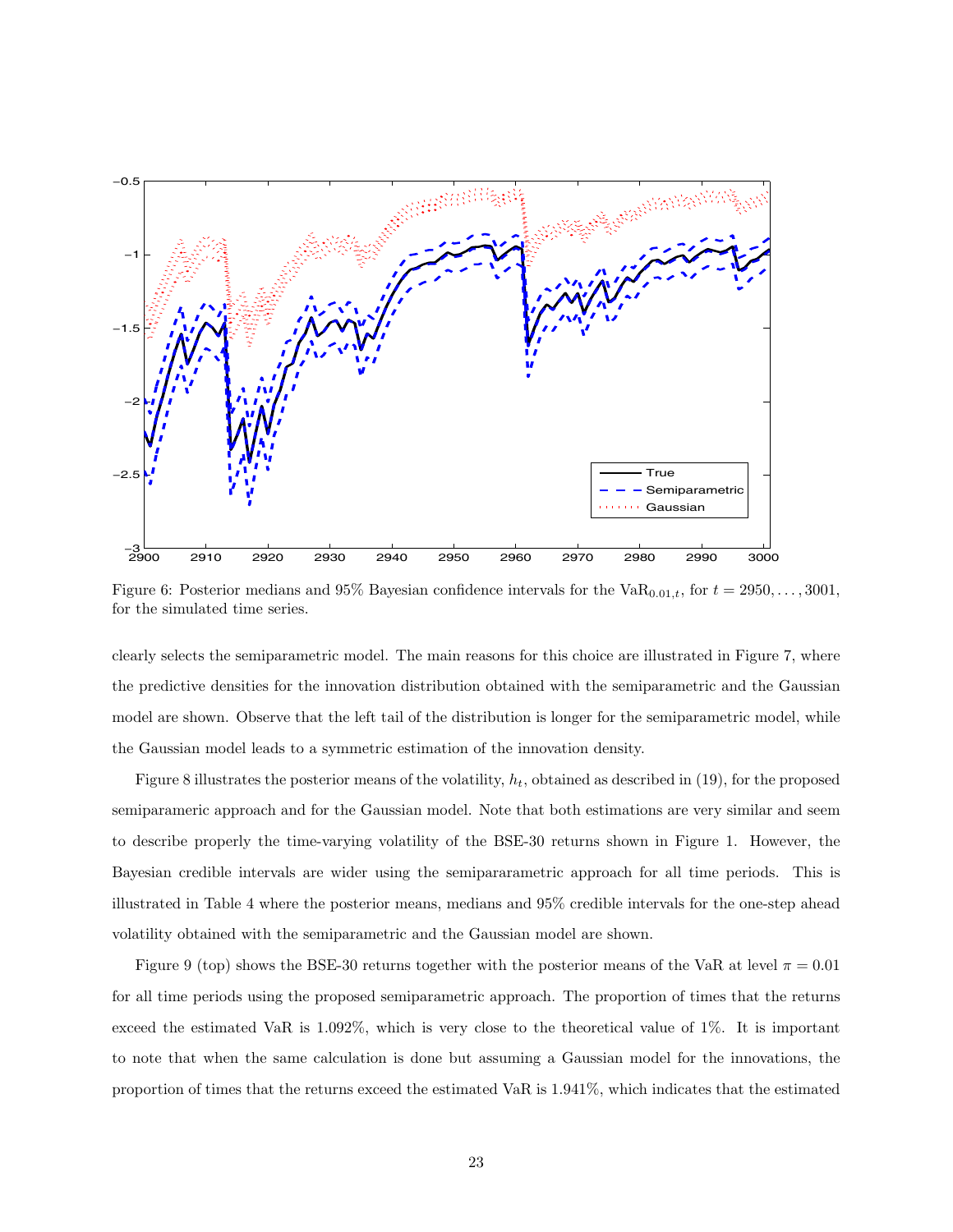|           | Semiparametric                   | Gaussian                         |
|-----------|----------------------------------|----------------------------------|
| Parameter | Posterior Mean<br>posterior std. | Posterior Mean<br>posterior std. |
| $\alpha$  | 0.1460<br>0.0203                 | 0.1478<br>0.0202                 |
| В         | 0.8353<br>0.0200                 | 0.8346<br>0.0213                 |
| $\omega$  | 0.0819<br>0.0176                 | 0.0761<br>0.0180                 |
| ψ         | 0.0401<br>0.0187                 | 0.0404<br>0.0202                 |
| DІC       | 8595.38                          | 9132.65                          |

Table 3: Posterior means and standard deviations of the model parameters using the proposed semiparametric model and a Gaussian distribution for the innovation process in the BSE-30 time series.



Figure 7: Predictive densities of the innovation distribution for the BSE-30 time series data.

Table 4: Posterior means, medians and 95% credible intervals for the one-step ahead volatility,  $h_{T+1}$ , assuming a semiparametric and a Gaussian model for the innovation process in the BSE-30 time series.

| $h_{T+1}$      |        | Posterior Mean Posterior Median | 95\% Interval    | Interval width |
|----------------|--------|---------------------------------|------------------|----------------|
| Semiparametric | 1.6932 | 1.6873                          | (1.5430, 1.8760) | 0.3330         |
| Gaussian       | 1.6621 | 1.6637                          | (1.5167, 1.8010) | 0.2843         |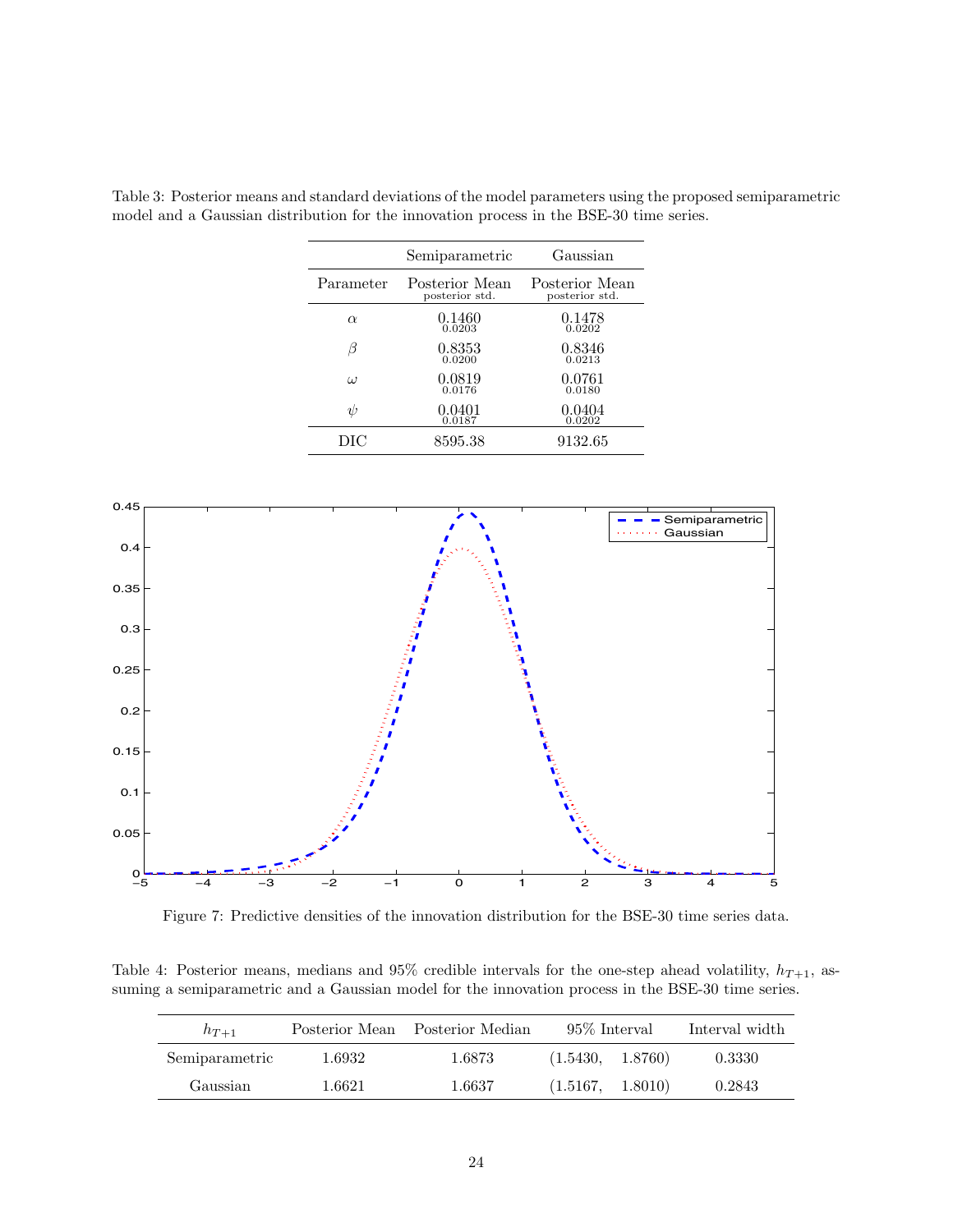

Figure 8: Posterior means of the volatility,  $h_t$ , for the BSE-30 time series data assuming the proposed semiparametric approach (top) and a Gaussian model (bottom) for the innovation distribution.

maximum loss is exceeded considerably more than 1% of times. Furthermore, as for the simulated data, the  $95\%$  credible intervals for  $VaR_{0.01,t}$  assuming the Gaussian model do not overlap those obtained with the semiparametric approach, which are always wider, and the posterior medians are always larger under the Gaussian model. This is illustrated in Figure 9 (bottom) where the Bayesian confidence intervals for the VaR at 1% level obtained with the two approaches are shown for the last three months of the time series. Consequently, all these results lead us to think that the Gaussian model is underestimating the maximum loss for all time periods.

#### 8.2 The Hang Seng Index

For the HSI time series data, the MCMC algorithm described in Section 3 is run for a  $GARCH(1,1)$  model assuming a semiparametric Bayesian model for the innovation distribution. As for the previous data sets, a standard Bayesian inference assuming a Gaussian innovation distribution is also developed in order to examine the benefits of the proposed semiparametric approach. In both cases, 10000 burnin iterations are used followed by another 10000 iterations "in equilibrium". The traces of the MCMC samples present good mixing performance (not shown to save space) and convergence is checked using Geweke's statistic. Table 5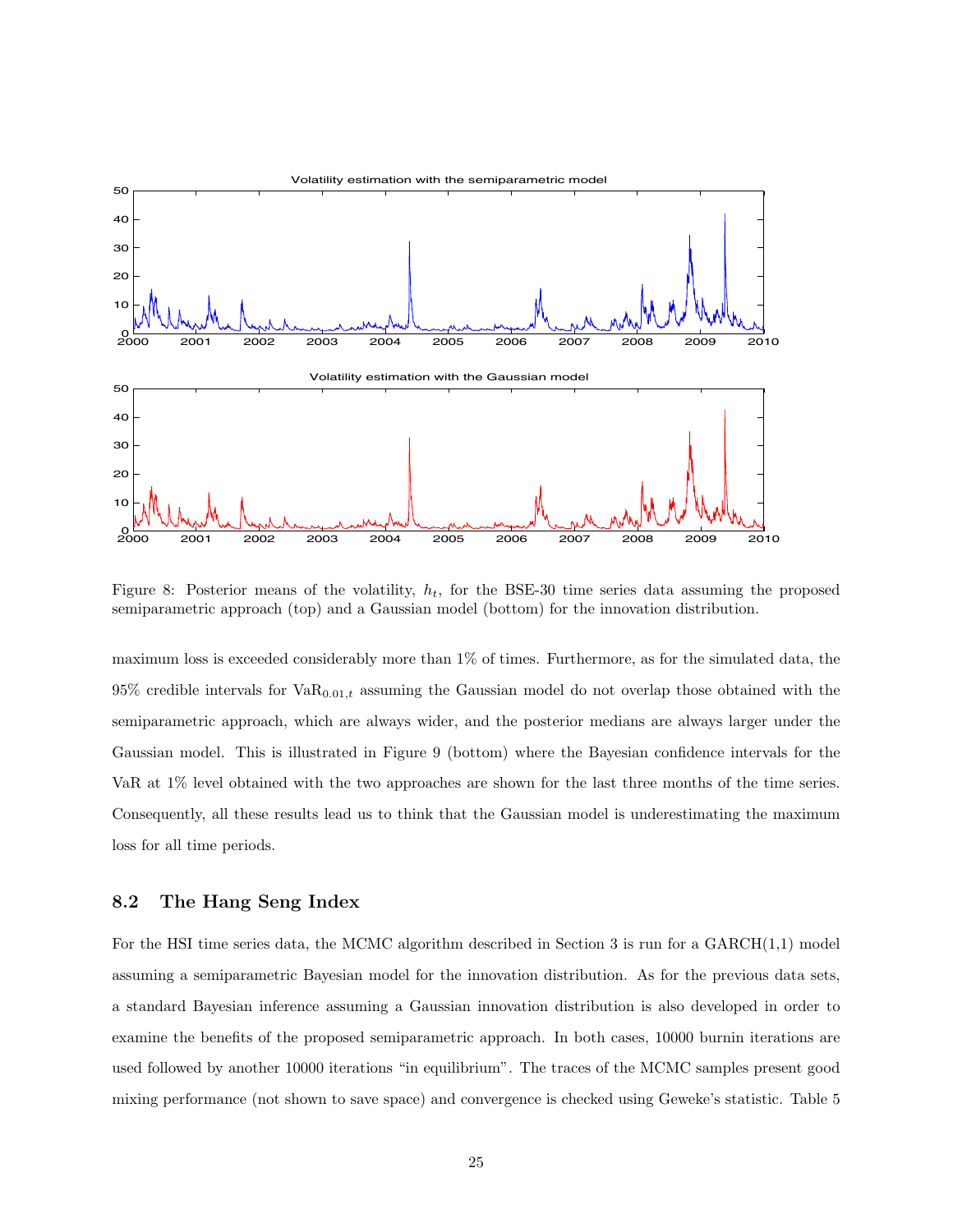

Figure 9: BSE-30 returns and posterior means of the  $VaR_{0.01,t}$  obtained with the proposed semiparametric approach (top) and comparison of the posterior medians and  $95\%$  credible intervals of the VaR<sub>0.01,t</sub> for the last three months of the BSE-30 time series data using the semiparametric and Gaussian model (bottom).

shows the posterior means and standard deviations obtained with the two procedures. Observe that in this case there are more differences between the parameter estimation results obtained with the two approaches. Nevertheless, again for these data, the DIC criterion selects the semiparametric model. Figure 10 illustrates the estimated densities of the innovation distribution obtained with both approaches. Note that in this case the two predictive densities are symmetric, but the shape of the distributions are rather different. In particular, although it is hardly seen in the graph, we have observed that the tails of the distribution are slightly longer for the semiparametric model.

Figure 11 (top) shows the posterior means of the volatilities,  $h_t$ , using the proposed semiparametric approach. Observe that it seems to describe properly the time-varying volatility observed in the HSI returns shown in Figure 2. When these estimators are compared to those obtained using the Gaussian model, it is observed that they are similar, but there are more differences than those observed for the previous data sets. This is illustrated also in Figure 11 (bottom), where the posterior medians and credible intervals of the estimated volatilities with the semiparametric and the Gaussian approach are shown. Note that the posterior medians are slightly different and that, as in the previous examples, the credible intervals are wider for the semiparametric model.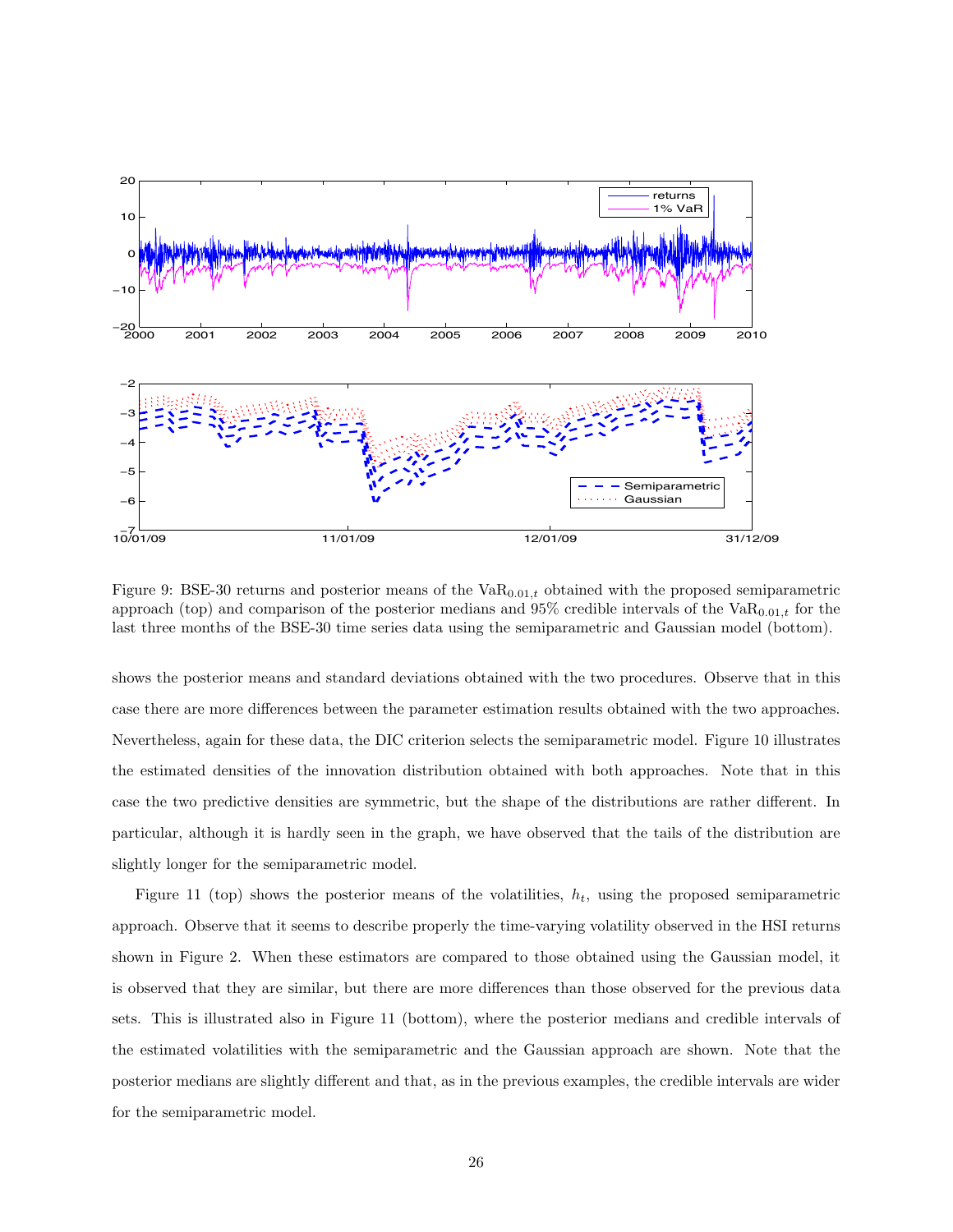|           | Semiparametric                   | Gaussian                         |
|-----------|----------------------------------|----------------------------------|
| Parameter | Posterior Mean<br>posterior std. | Posterior Mean<br>posterior std. |
| $\alpha$  | 0.0895<br>0.0165                 | 0.1321<br>0.0180                 |
| ß         | 0.9009<br>0.0168                 | 0.8534<br>0.0171                 |
| $\iota$   | 0.0373<br>0.0091                 | 0.0558<br>0.0110                 |
| ψ         | 0.0055<br>0.0195                 | 0.0042<br>0.0199                 |
| DIC       | 8083.85                          | 8811.31                          |

Table 5: Posterior means and standard deviations of the model parameters using the proposed semiparametric model and a Gaussian distribution for the innovation process in the HSI time series.



Figure 10: Predictive densities of the innovation distribution for the HSI time series data.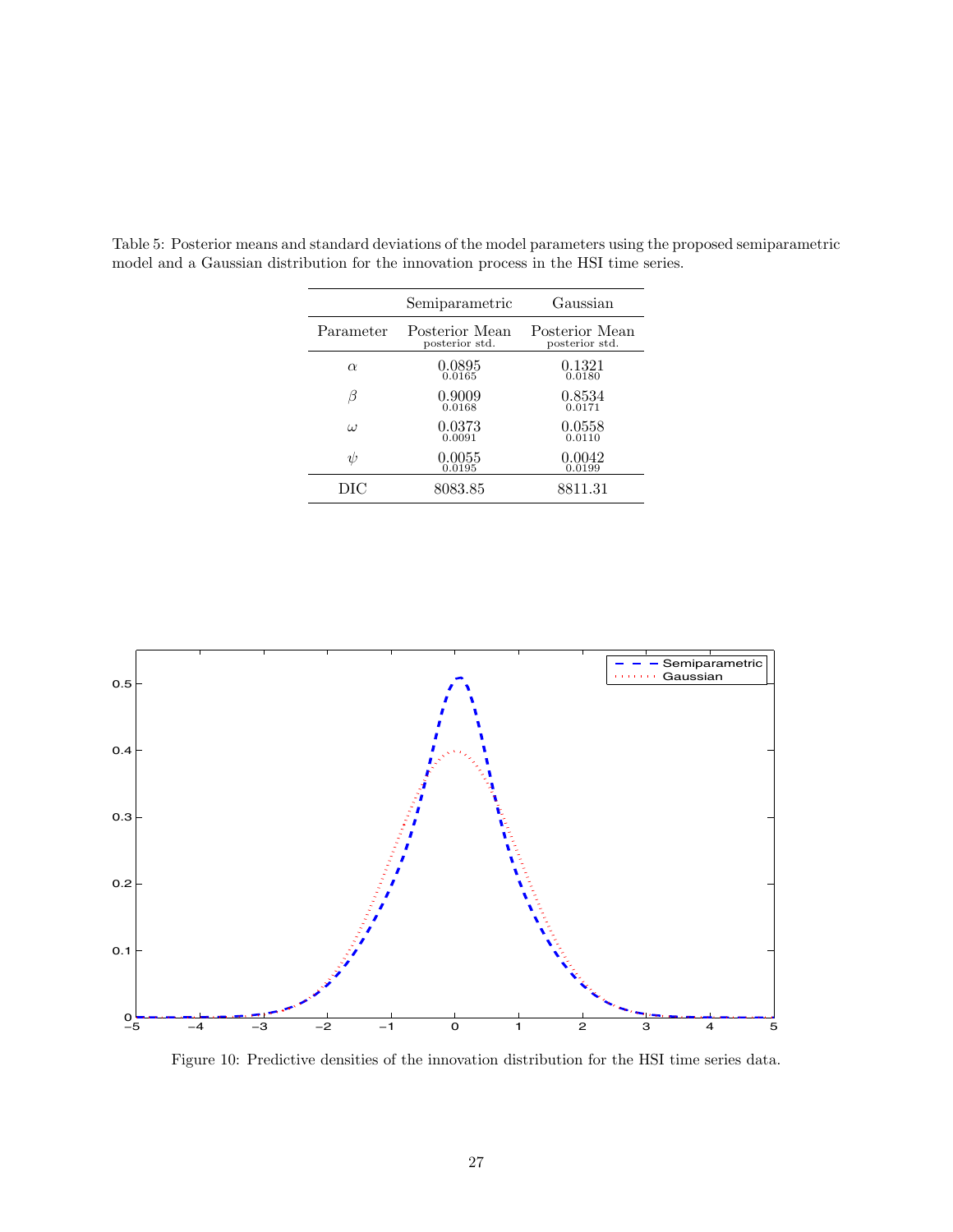

Figure 11: Posterior means f the volatility,  $h_t$ , for the HSI time series data assuming the proposed semiparametric approach (top) and comparison of the posterior medians and 95% credible intervals of  $h_t$  for the last three months of the HSI time series data using the semiparametric and Gaussian model (bottom).

Finally, the VaR<sub>t,π</sub> is estimated for all time periods and for  $\pi = 0.1$ , 0.05 and 0.01 using the semiparametric and the Gaussian approach. Table 6 shows the proportion of times that the HSI returns exceed the estimated VaR in each case. It is also shown the difference in absolute value between this estimation and the theoretical value  $\pi$ . Observe that for  $\pi = 0.1$  and 0.01, these differences are considerably smaller using the semiparametric approach and then, the VaR estimation is more accurate. For  $\pi = 0.05$  the two differences are close indicating a similar VaR estimation. Then it seems that our proposed semiparametric GARCH-DPM model provides better estimations of VaR than those obtained with the Gaussian assumption.

Table 6: Proportion of times that the HSI returns exceed the estimated  $VaR_{t,\pi}$  at different levels of  $\pi$  and differences in absolute value between these estimations and the true value  $\pi$ .

|                | $\pi = 0.1$           | $\pi = 0.05$ | $\pi = 0.01$          |
|----------------|-----------------------|--------------|-----------------------|
| Semiparametric | 0.1005                | 0.0539       | 0.0092                |
|                | $5.22 \times 10^{-4}$ | 0.0039       | $7.52 \times 10^{-4}$ |
| Gaussian       | 0.0949                | 0.0531       | 0.0117                |
|                | 0.0051                | 0.0031       | 0.0017                |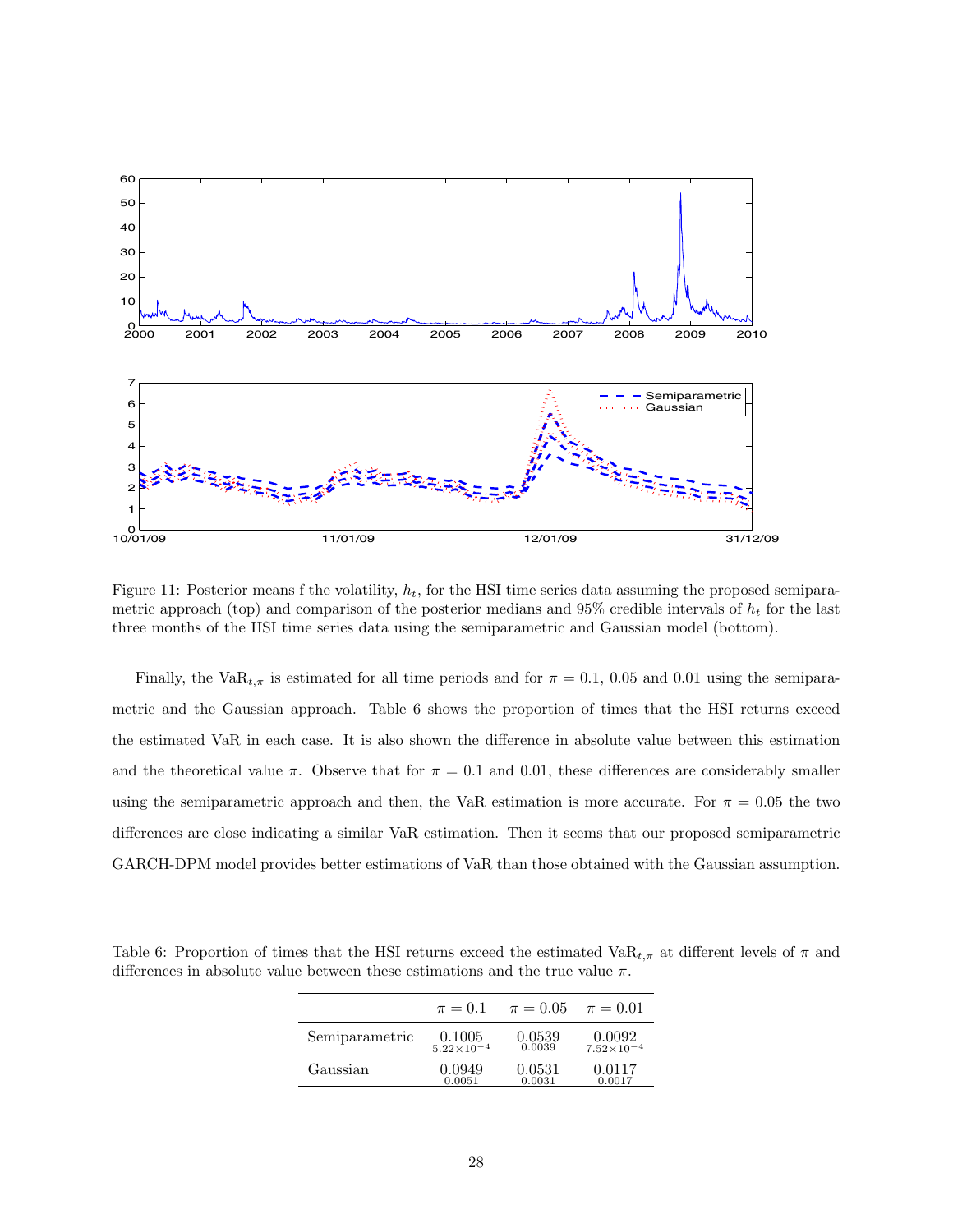#### 9 Conclusions

In this article, a semiparametric Bayesian approach has been developed to make inference and prediction for univariate GARCH models. A location-scale mixture Gaussian model has been proposed for the innovation distribution using a Dirichlet process prior for the mixing distribution. An MCMC algorithm based on the combination of retrospective, slice and Griddy-Gibbs sampling have been constructed to obtain samples from posterior distributions of quantities of interest. It has been described how to compute the DIC criterion for this mixture data model which have been used for model selection among the proposed semiparametric approach and the usual Gaussian distribution. Furthermore, Bayesian prediction for volatilities and VaR has been carried out, obtaining Bayesian confidence intervals which are much more informative than simple point estimations.

The proposed methodology have been illustrated using a simulated data and two real financial times series: the Bombay Stock Exchange Index and the Hang Seng Index. In order to analyze the benefits of the proposed semiparametric approach, the obtained results has been compared to those obtained using a Gaussian model for the innovation distribution. The parameter estimation results are in general rather similar. However, there are important differences in the uncertainty measure of volatilities since, in general, credible intervals are wider using the semiparametric approach. More importantly, there are strong differences in the VaR estimation results. The Gaussian model usually underestimate the maximum loss of an asset due to an inadequate estimation of the tail of the distribution, while the semiparametric model seems to describe properly the asymmetric and long-tailed shape of the innovation distribution. Besides, Bayesian confidence intervals of VaR are wider with the semiparametric approach and the proportion of times that the VaR is exceed is in general closer to the true theoretical level.

It would be very interesting to generalize the proposed approach to the multivariate setting. An adequate description of the multivariate innovation distribution is essential in multivariate GARCH models. For example, it is well known that the VaR of a portfolio of assets strongly depends on the multiviate distribution of the innovation process. The theory and implementation of these issues are currently under research.

#### References

Antoniak, C. (1974) Mixtures of Dirichlet processes with applications to Bayesian nonparametric problems. Annals of Statistics, 2, 1152–1174.

Ardia, D. (2008) Financial Risk management with Bayesian Estimation of GARCH Models: Theory and Applications. Springer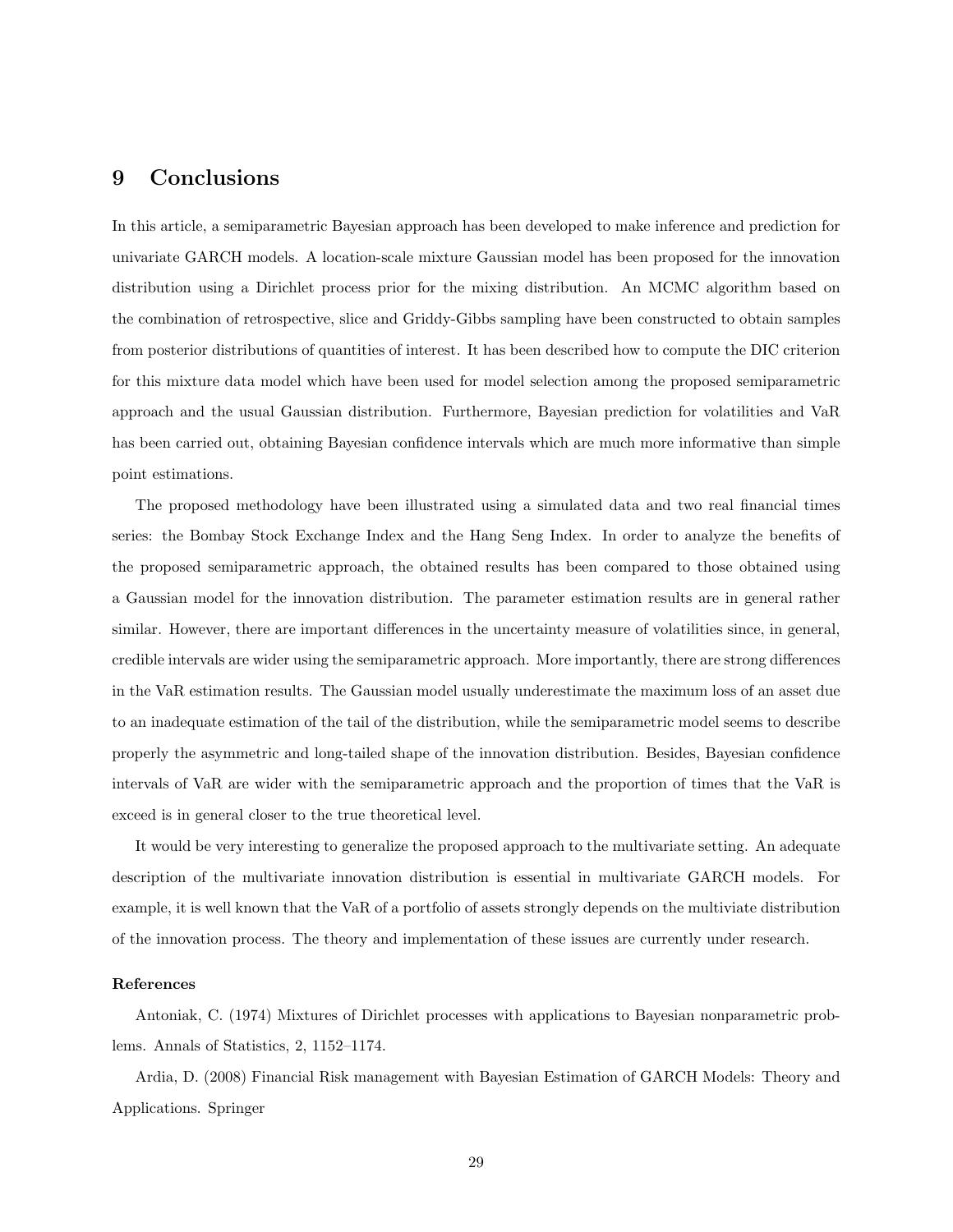Ausin, M. C. and Galeano, P. (2007) Bayesian estimation of the Gaussian mixture GARCH model. Computational Statistics and Data Analysis, 51, 2636-2652.

Bai, X., Rusell, J. R., and Tiao, G. C. (2003) Kurtosis of GARCH and stochastic volatility models with non-normal innovations. Journal of Econometrics, 114, 349-360.

Basu, S. and Chib, S. (2003) Marginal Likelihood and Bayes Factors for Dirichlet Process Mixture Models. Journal of the American Statistical Association, 98, 224-235.

Basu, S. and Mukhopadhyay, S. (2000) Binary response regression with normal scale mixture links. In: D. K. Dey, S. Gosh and B. Mallick (Eds.), Generalized Linear Models: A Bayesian Perspective, Marcel Dekker, New York, 231-241.

Bauwens, L. and Lubrano, M. (1998) Bayesian inference on GARCH models using Gibbs sampler. Econometrics Journal, 1, 23-46.

Bauwens, L. and Lubrano, M.(2002) Bayesian option pricing using asymmetric GARCH models. Journal of Financial Econometrics, 9, 321-342.

Blackwell, D. and MacQueen, J. B. (1973) Ferguson distributions via Pólya Urn schemes. Annals of Statistics, 1, 353-355.

Bollerslev, T. (1986) Generalized autoregressive conditional heteroscedasticity. Journal of Econometrics, 51, 307-327.

Bollerslev, T. (1987) A conditional heteroscedastic time series model for speculative prices and rates of return. Review of Economics and Statistics, 69, 542-547.

Bollerslev, T., Chou, R. Y. and Kroner, K. F. (1992) ARCH modeling in Finance-A review of the theory and empirical evidence. Journal of Econometrics, 52, 5-59.

Bougerol, P. and Picard, N. (1992) Stationarity of GARCH processes and of some non-negative time series. Journal of Econometrics, 52, 115-127.

Celeux, G., Forbes, F., Robert, C. P. and Titterington, D. M. (2006) Deviance Information Criteria for missing data models. Bayesian Analysis, 1, 651-674.

Damien, P., Wakefield, J. and Walker, S. (1999) Gibbs sampling for Bayesian non-conjugate and hierarchical models by using auxiliary variables. Journal of the Royal Statistics Society, Series B, 61, 331-344

Engle, R. (1982) Autoregressive conditional heteroscedasticity with estimates of the variance of the U.K. inflation. Econometrica, 50, 987-1008.

Escobar, M. D. (1994) Estimating normal means with a dirichlet process prior. Journal of the American Statistical Association, 89, 268–277.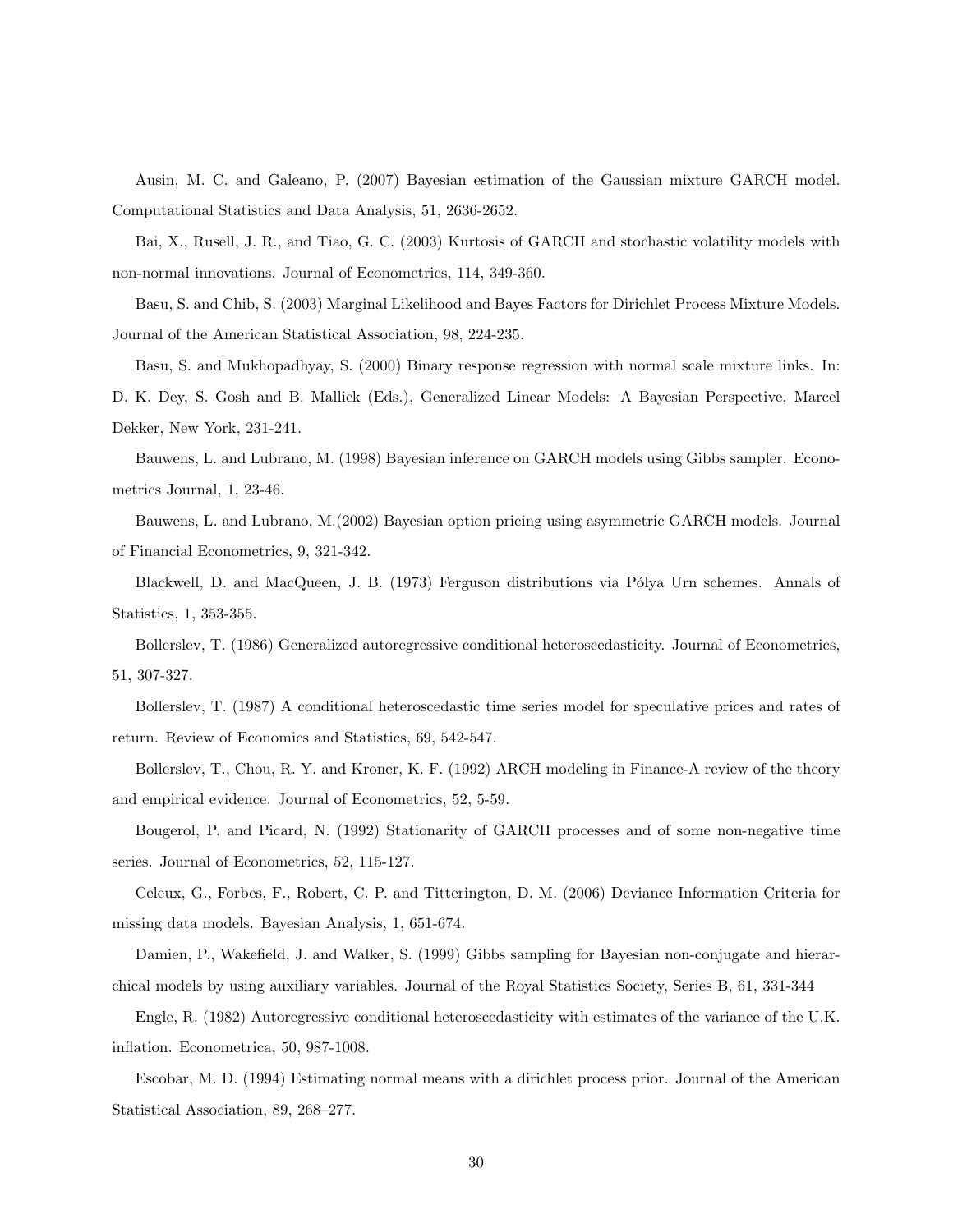Escobar, M. D. and West, M. (1995) Bayesian density estimation and inference using mixtures. Journal of American Statistical Association, 90, 577–588.

Ferguson, T. S. (1973) A Bayesian analysis of some nonparametric problems. Annals of Statistics, 1, 209–230.

Fern´andez, C. and Steel, M. F. J. (1998) On Bayesian modelling of fat tails and skewness. Journal of the American Statistical Association, 93, 359-371.

Galeano, P. and Ausin, M. C. (2009) The Gaussian Mixture Dynamic Conditional Correlation Model: Parameter estimation, Value at Risk calculation and portfolio selection. Journal of Business and Economic Statistics, in press.

Gallant, A. R. and Tauchen, G. (1989) Semi-nonparametric estimation of conditionally constrained heterogeneous processes: asset prices application. Econometrica, 57, 1091-1120.

Gelfand, A. E., Dey, D. K. and Chang, H. (1992) Model determination using predictive distributions with implementation via sampling-based methods (with discussion). In Bayesian Statistics 4, eds. J. M. Bernardo, J. O. Berger, A. P. Dawid and A. F. M. Smith, Oxford: Oxford University Press, 147-159.

Geweke, J. (1992). Evaluating the accuracy of sampling-based approaches to calculating posterior moments. In: Bernardo, J.M., Berger, J.O., Dawid, A.P., Smith, A.F.M. (Eds.), Bayesian Statistics, vol 4. Clarendon Press, Oxford.

Ghosh, P., Basu, S. and Tiwari, R. M. (2009) Bayesian analysis of cancer rates from SEER program using parametric and semiparametric joinpoint regression models. Journal of the American Statistical Association, 104, 439–452.

Glosten, L., Jaganathan, R. and Runkle, D. E. (1993) On the relation between the expected value and the volatility of the nominal excess return on stocks. The Journal of Finance, 48, 1779–1801.

Hansen, B. E. (1994) Autoregressive conditional density estimation. International Economic Review, 35, 705-730.

Ishwaran, H. and James, L. (2001). Gibbs sampling methods for stick-breaking priors. Journal of the American Statististical Association, 96, 161-73.

Ishwaran, H. and James, L. (2003). Some further developments for stick-breaking priors: finite and infinite clustering and classification. Sankhya A 65, 577-92.

Ishwaran, H. and Zarepour, M. (2002) Exact and Approximate Sum Representations for the Dirichlet Process. Canadian Journal of Statistics, 30, 269-283.

Kaufmann, S. and Frühwirth-Schnatter, S. (2002) Bayesian Analysis of Switching ARCH Models. Journal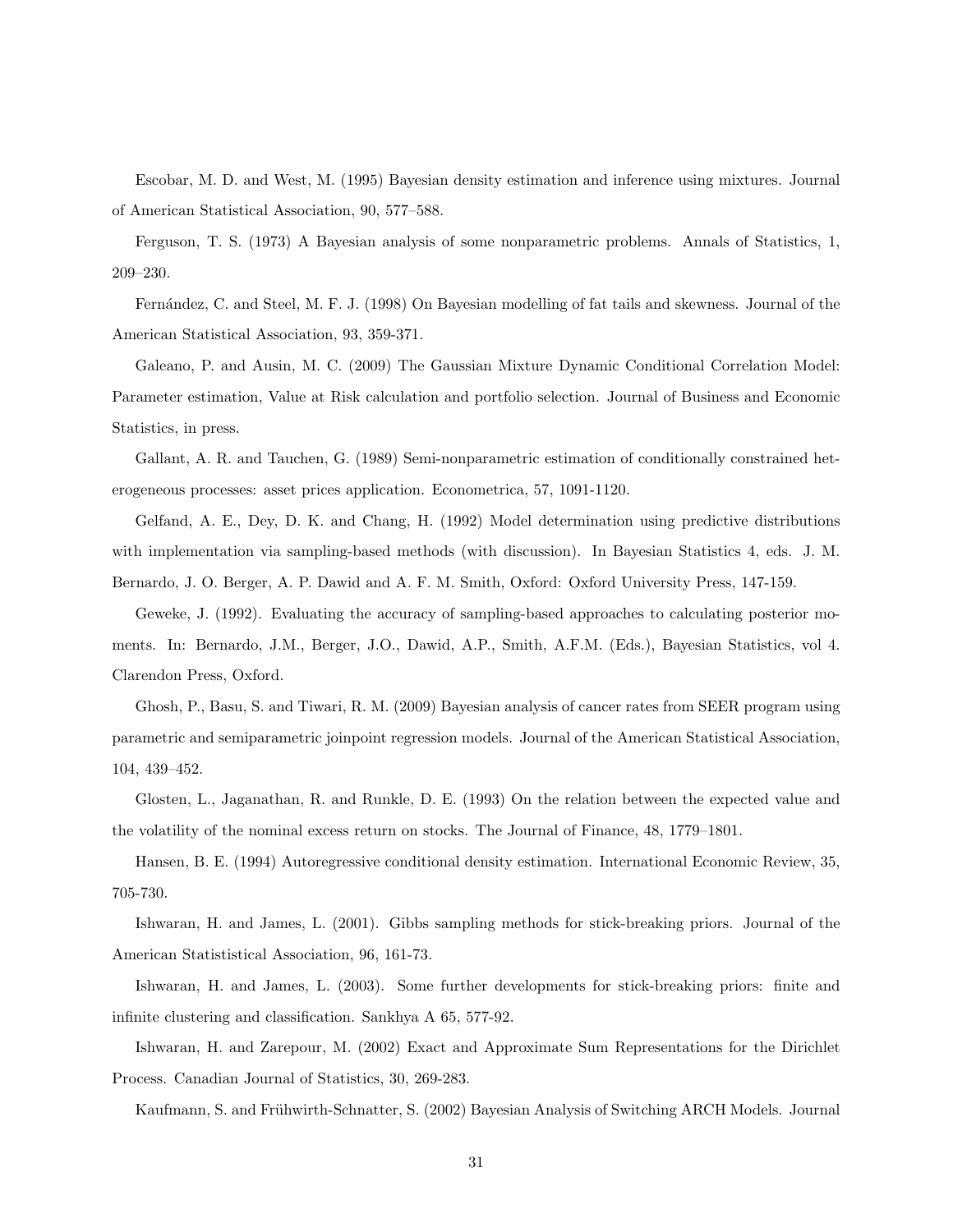of Time Series Analysis, 23, 425-458.

Lee, Y. and Tse, T. (1991) Term structure of interest rates in the Singapore Asian Dollar market. Journal of Applied Econometrics, 6, 143-152.

MacEachern, S. N. (1994) Estimating normal means with a conjugate style Dirichlet process prior. Communications in Statistics Simulation and Computation, 23, 727-741.

MacEachern, S. N. and Müller, P. (1998) Estimating mixtures of Dirichlet process models. Journal of Computational and Graphical Statistics, 7, 223-238.

Müller, P., Rosner, G. L., De Iorio, M. and MacEachern (1996) Monte Carlo posterior integration in GARCH models. Sankhya, 60, 127-144.

Müller, P., Pole, A. (1998) Monte Carlo posterior integration in GARCH models. Sankhya, 60, 127-144. Nakatsuma, T. (2000) Bayesian analysis of ARMA-GARCH models: A Markov chain sampling approach. Journal of Econometrics, 95, 57-69.

Neal, R. (2000) Markov chain sampling: Methods for Dirichlet process mixture models. Journal of Computational and Graphical Statistics, 9, 249-265.

Nelson, D.B. (1991) Conditional heteroscedasticity in asset pricing: a new approach. Econometrica, 59, 347-370.

Papaspiliopoulos, O. (2008) A note on posterior sampling from Dirichlet mixture models. Working paper, Universidad Pompeu Fabra.

Papaspiliopoulos, O. and Roberts, G. O. (2008) Retrospective Markov chain Monte Carlo methods for Dirichlet process hierarchical models. Biometrika, 95, 169-186.

Premaratne, G. and Bera, A. K. (2000) Modeling asymmetry and excess kurtosis in stock return data. Working paper, University of Illinois.

Ritter, C. and Tanner, M.A. (1992) Facilitating the Gibbs sampler: the Gibss stopper and the Griddy– Gibbs sampler. Journal of the American Statististical Association 87, 861-868.

Sethuraman, J. (1994) A constructive definition of Dirichlet priors. Statistica Sinica, 4, 639-650.

Sethuraman, J. and Tiwari, R. C. (1982) Converge of Dirichlet measure and the interpretation of their parameters. In Statistical Decisions Theory and Related Topics III (Vol. 2), eds. S. Gupta and J. O. Berger, Academic Press, 305-315.

Spiegelhalter, D.J., Best, N.G., Carlin, B.P., and van der Linde, A. (2002) Bayesian measures of model complexity and fit (with discussion). Journal of the Royal Statistical Society, B, 64, 583-639.

Taylor, S. J. (1982) Financial returns modelled by the product of two stochastic processes – a study of